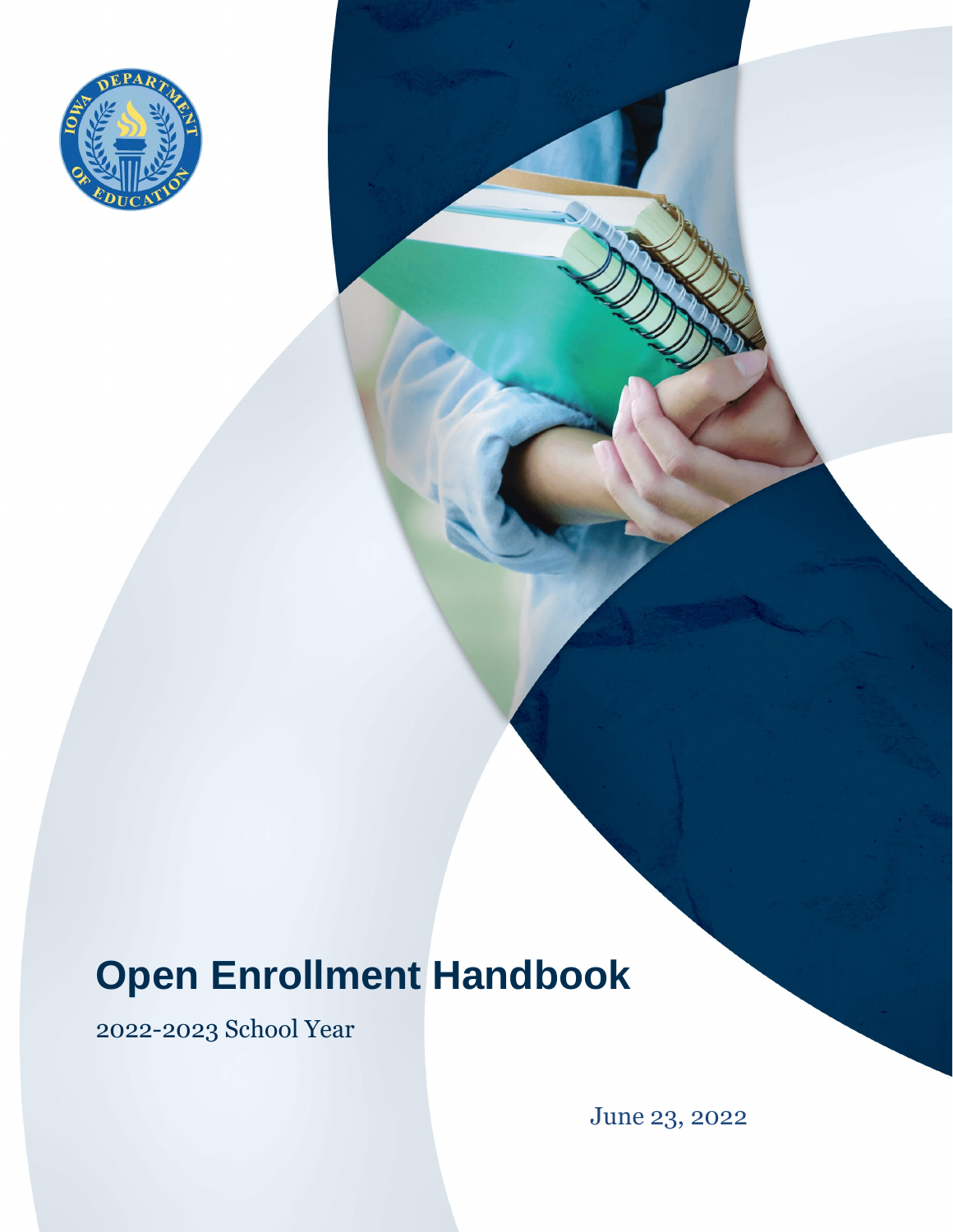State of Iowa Department of Education Grimes State Office Building 400 E. 14th Street Des Moines, IA 50319-0146

#### **State Board of Education**

John Robbins, President, Iowa Falls Brooke Axiotis, Vice President, Des Moines Rod Bradley, Denison Cindy Dietz, Cedar Rapids Mike May, Spirit Lake Cassandra Halls, Carlisle Brian J. Kane, Dubuque Nathan Peterson, Iowa City Georgia Van Gundy, Waukee Alaina Whittington, Student Member, Diagonal

#### **Administration**

Ann Lebo, Director and Executive Officer of the State Board of Education

Thomas A. Mayes, Attorney

### **Office of Operation and Initiatives**

Rachel Bosovich, Attorney

## **Office of Learning and Results**

Jeremy Varner, Interim Division Administrator Hannah M. Walsh-West, Consultant

#### **Bureau of School Improvement**

Janell Brandhorst, Chief Janet Boyd, Consultant Sara Nickel, Consultant Marietta Rives, Consultant

### **Bureau of School Business Operations**

Kassandra Cline, Chief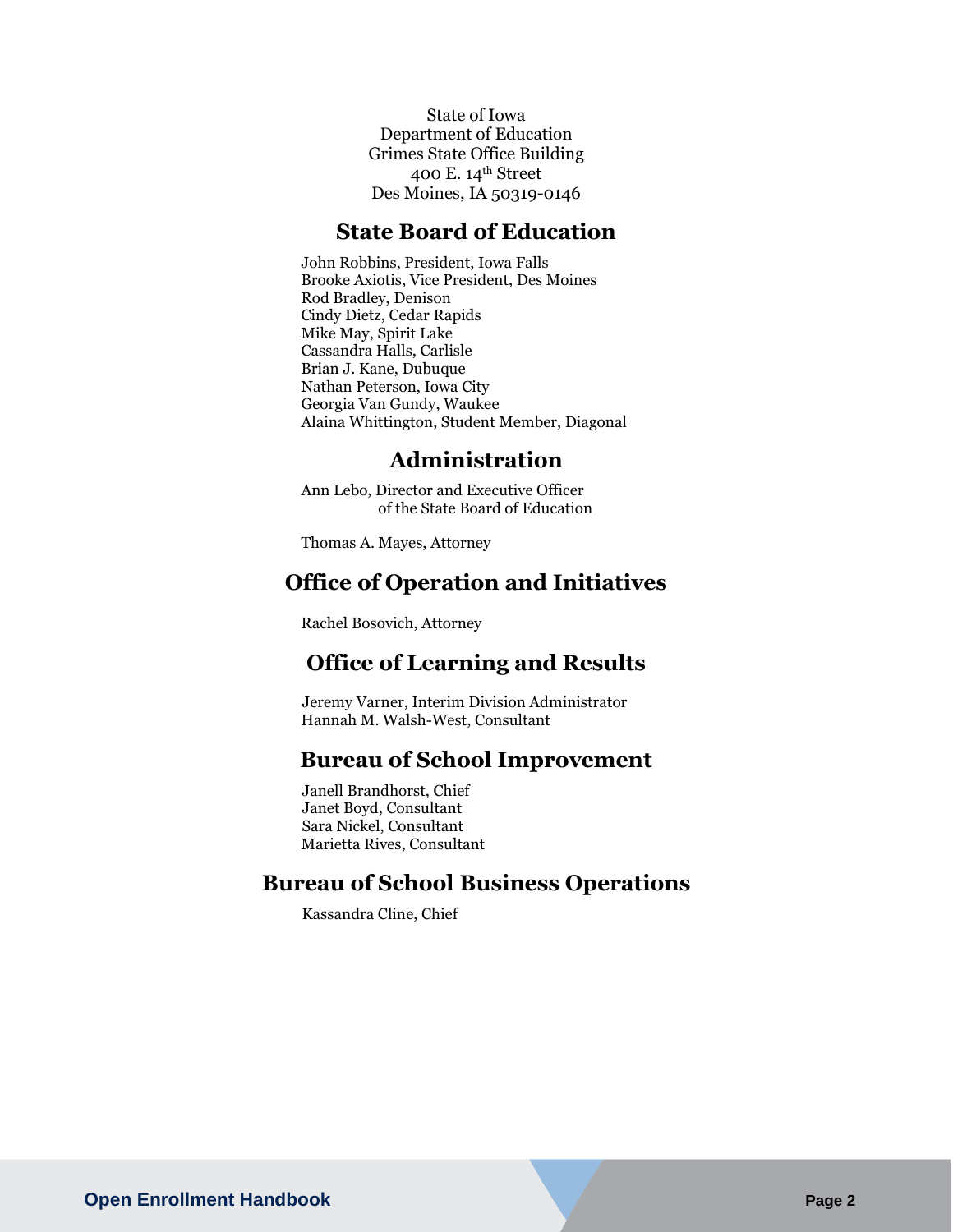## **Contents**

| What Are the Differences Between a Resident District, Receiving District, and Alternate Receiving |  |
|---------------------------------------------------------------------------------------------------|--|
|                                                                                                   |  |
|                                                                                                   |  |
|                                                                                                   |  |
| Currently Open Enrolled Student Applications to an Alternate Receiving District  5                |  |
|                                                                                                   |  |
|                                                                                                   |  |
|                                                                                                   |  |
|                                                                                                   |  |
|                                                                                                   |  |
|                                                                                                   |  |
|                                                                                                   |  |
|                                                                                                   |  |
|                                                                                                   |  |
|                                                                                                   |  |
|                                                                                                   |  |
|                                                                                                   |  |
|                                                                                                   |  |
|                                                                                                   |  |
|                                                                                                   |  |
|                                                                                                   |  |
|                                                                                                   |  |
|                                                                                                   |  |
|                                                                                                   |  |
|                                                                                                   |  |
|                                                                                                   |  |
|                                                                                                   |  |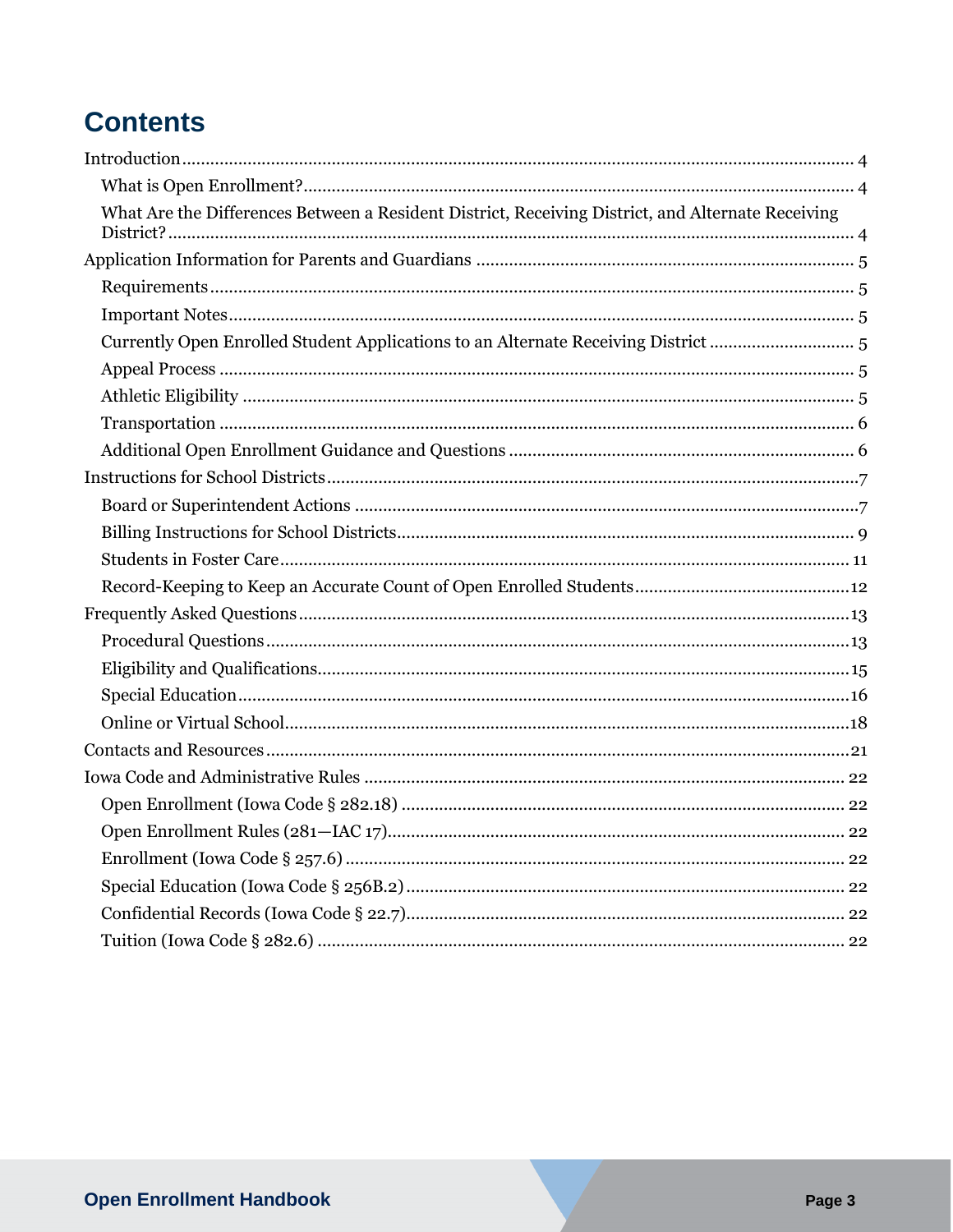## <span id="page-3-0"></span>**Introduction**

The purpose of the Open Enrollment Handbook is to provide parents, guardians, and school districts with updated information following several changes to Iowa law regarding open enrollment. This handbook is divided into the following sections:

- Application Information [for Parents and Guardians,](#page-3-3)
- [Instructions for School Districts,](#page-6-0) and
- [Frequently Asked Questions](#page-12-0) (FAQs).

## <span id="page-3-1"></span>**What is Open Enrollment?**

It is a cost-free option by which parents or guardians residing in an Iowa district may enroll their children into another Iowa school district under the terms and conditions of [Iowa Code section 282.18](https://www.legis.iowa.gov/docs/code/282.18.pdf) and the administrative rules contained in [Iowa Administrative Code 281](https://www.legis.iowa.gov/docs/iac/chapter/281.17.pdf)—17.

## <span id="page-3-2"></span>**What Are the Differences Between a Resident District, Receiving District, and Alternate Receiving District?**

#### **Resident District**

The resident district is the district where the student lives.

#### **Receiving District**

The receiving district is the district that student open enrolls to.

#### **Alternate Receiving District**

<span id="page-3-3"></span>If the student is already open enrolled in a district but wishes to open enroll in a different district, the different district is the alternate receiving district.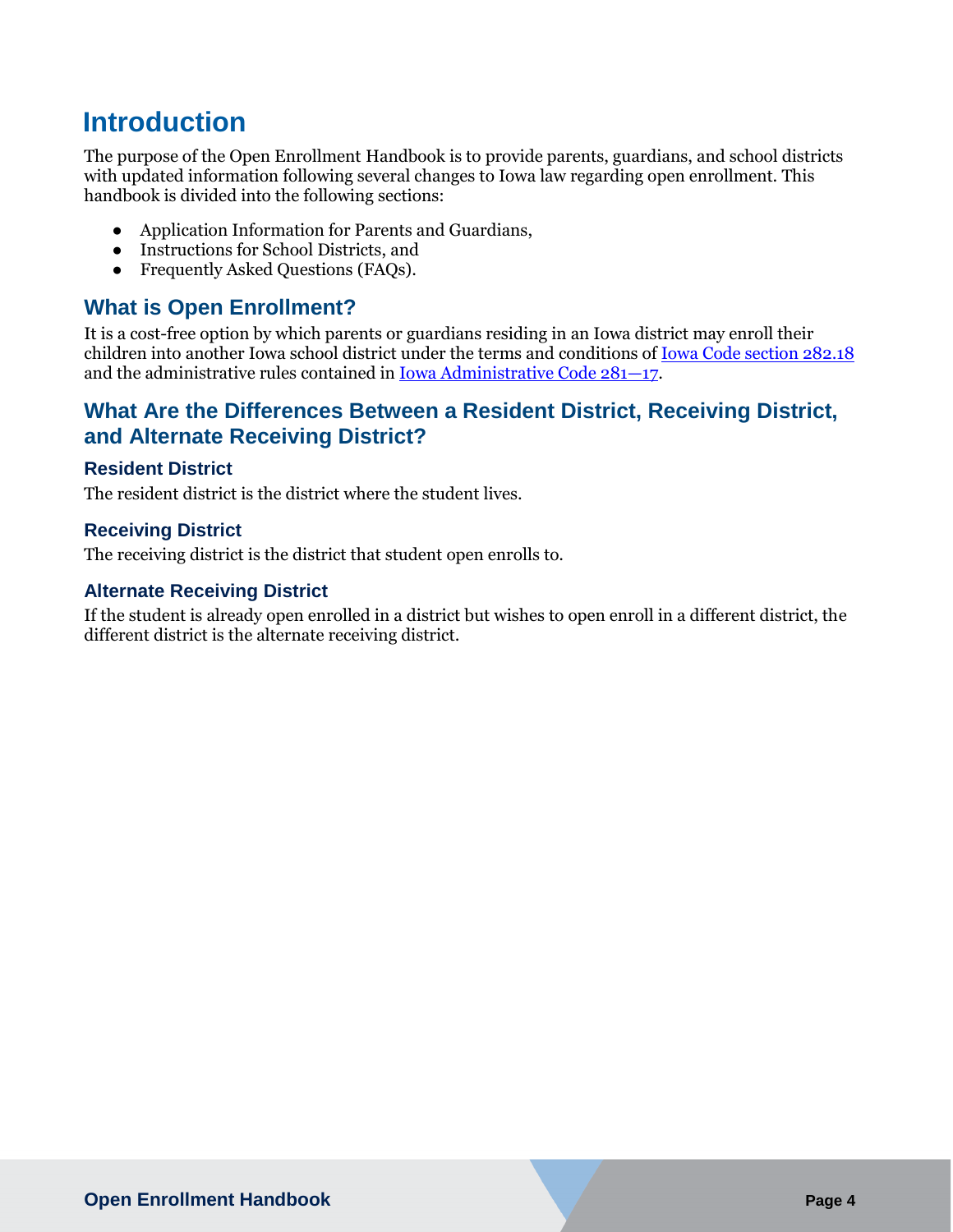## <span id="page-4-0"></span>**Application Information for Parents and Guardians**

## <span id="page-4-1"></span>**Requirements**

If a parent or guardian wishes to open enroll their child or children, they must:

- Complete an application (available in any Iowa public school district's central office and on the Iowa [Department of Education's \[Department\] website](https://educateiowa.gov/pk-12/options-educational-choice/open-enrollment)),
- Submit an application for each child in their family, and
- Send the application to both the resident and receiving school districts.

If the student is currently open enrolled but would like to open enroll to a new school district, see the following [Currently Open Enrolled Student Applications to an Alternate Receiving District](#page-4-3) section.

## <span id="page-4-2"></span>**Important Notes**

- Approval for one child in a family does not guarantee approval for other children in the same family. A parent or guardian must file an open enrollment request for each child in the family.
- A parent or guardian may apply to more than one school district at the same time.
- Notify (in writing) the districts concerned if there is any change in the residence of the student during the open enrollment period.
- If terminating the open enrollment, notify both districts involved.

## <span id="page-4-3"></span>**Currently Open Enrolled Student Applications to an Alternate Receiving District**

If a current open enrolled student would like to open enroll to a new school district, the parent or guardian files a new application with:

- The district the student is currently attending and open enrolled into (receiving district),
- The resident district, and
- The district the student wants to attend (alternate receiving district) and should write on the application the child is currently open enrolled and would like to open enroll to a new school district.

The new district (alternate receiving district) will notify:

- The parent or guardian,
- The original district of residence, and
- The previous receiving district of acceptance or denial  $(281 \text{IAC }17.8(4))$ .

## <span id="page-4-4"></span>**Appeal Process**

As a general rule, appeals of open enrollment decisions should be filed as an original court action in [Iowa District Court.](https://www.iowacourts.gov/iowa-courts/district-court/) Iowa District Court appeals should be filed in district court in the county in which the primary business office of the resident district is located (281—IAC 17.8(9)).

## <span id="page-4-5"></span>**Athletic Eligibility**

Students who open enroll in grades nine through 12 are not eligible to participate in varsity contests and competitions during the first 90 school days of transfer (not counting summer school) unless an exception applies allowing immediate eligibility. For a list of exceptions to this rule, please see [Iowa](https://www.legis.iowa.gov/docs/iac/rule/281.36.15.pdf)  [Administrative Code subrule 281](https://www.legis.iowa.gov/docs/iac/rule/281.36.15.pdf)—36.15(4).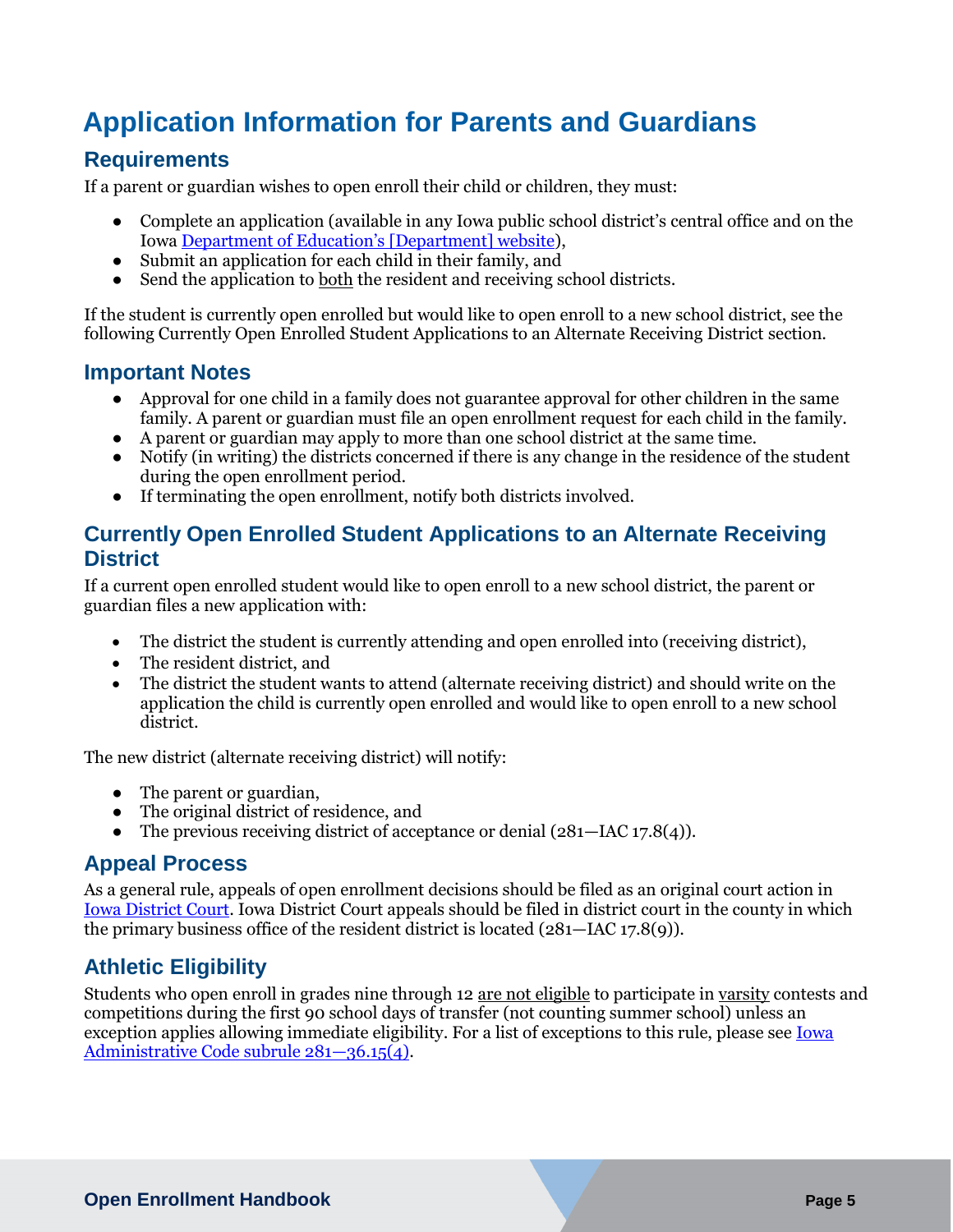A student may be eligible for an exception if one of the following applies:

- The open enrollment meets the criteria, as outlined in House File 847 and Changes to Athletic [Eligibility Guidance;](https://educateiowa.gov/documents/options-educational-choice/2021/07/house-file-847-and-changes-athletic-eligibility)
- The board of directors or superintendent of the resident district issues or implements a decision that suspends the discontinuation or suspension of varsity interscholastic sports activities in the district of residence; or
- The board of directors of the resident and receiving district agree to waive ineligibility.

A student who is academically ineligible in their resident district remains ineligible in the receiving district for the remaining period of ineligibility declared by the resident district regardless of any of the circumstances above.

For additional guidance, see the [HF 847 and Changes to Athletic Eligibility](https://educateiowa.gov/documents/options-educational-choice/2021/07/house-file-847-and-changes-athletic-eligibility) guidance. For other questions regarding eligibility, please contact the [Iowa Girls' High School Athletic Union](https://ighsau.org/) (IGHSAU) at 515-288-9741 or the [Iowa High School Athletic Association](https://www.iahsaa.org/) (IHSAA) at 515-432-2011.

## <span id="page-5-0"></span>**Transportation**

Parents are responsible for transporting children open enrolled to another district. This applies to all students, including those with an individualized educational program (IEP). As a general rule, if the need for transportation is stated in the IEP as a related service, the parent is responsible for this obligation under open enrollment (281—IAC 17.11).

If a child open enrolls to a district that is contiguous to (or borders) the home district and the parents' income meets economic eligibility requirements, the family may receive a stipend for transportation or be provided transportation by the resident district (281—IAC 17.9). For additional information, see the [transportation assistance guidance](https://educateiowa.gov/documents/options-educational-choice/2021/07/open-enrollment-transportation-assistance-guidance) on the [Transportation Assistance webpage.](https://educateiowa.gov/pk-12/school-transportation/open-enrollment-transportation-assistance)

## <span id="page-5-1"></span>**Additional Open Enrollment Guidance and Questions**

For additional guidance, see the Department's [Open Enrollment webpage](https://educateiowa.gov/pk-12/options-educational-choice/open-enrollment) and read the following frequently asked questions.

## **Questions Related to Open Enrolling to an Approved Online School**

For questions related to open enrolling to an approved online school, please contact Janet Boyd  $(janet.boyd@iowa.gov$  or 515-745-3385) and/or visit the Online Learning webpage.

#### **Questions Related to District Open Enrollment Billing**

For questions related to district open enrollment billing, contact Scott Dryer [\(scott.dryer@iowa.gov](mailto:scott.dryer@iowa.gov) or 515-402-8700) and/or visit the [Open Enrollment webpage.](https://educateiowa.gov/pk-12/options-educational-choice/open-enrollment)

#### **Questions Related to Open Enrollment Transportation Billing**

For questions related to open enrollment transportation assistance billing, contact Max Christensen [\(max.christensen@iowa.gov](mailto:max.christensen@iowa.gov) or 515-281-4749) and/or visit the [Open Enrollment Transportation](https://educateiowa.gov/pk-12/school-transportation/open-enrollment-transportation-assistance)  [Assistance webpage.](https://educateiowa.gov/pk-12/school-transportation/open-enrollment-transportation-assistance)

#### **All Other Open Enrollment Questions**

For all other open enrollment questions, contact Sara Nickel [\(sara.nickel@iowa.gov](mailto:sara.nickel@iowa.gov) or 515-281-3778) or Marietta Rives [\(marietta.rives@iowa.gov](mailto:marietta.rives@iowa.gov) or 515-281-6038).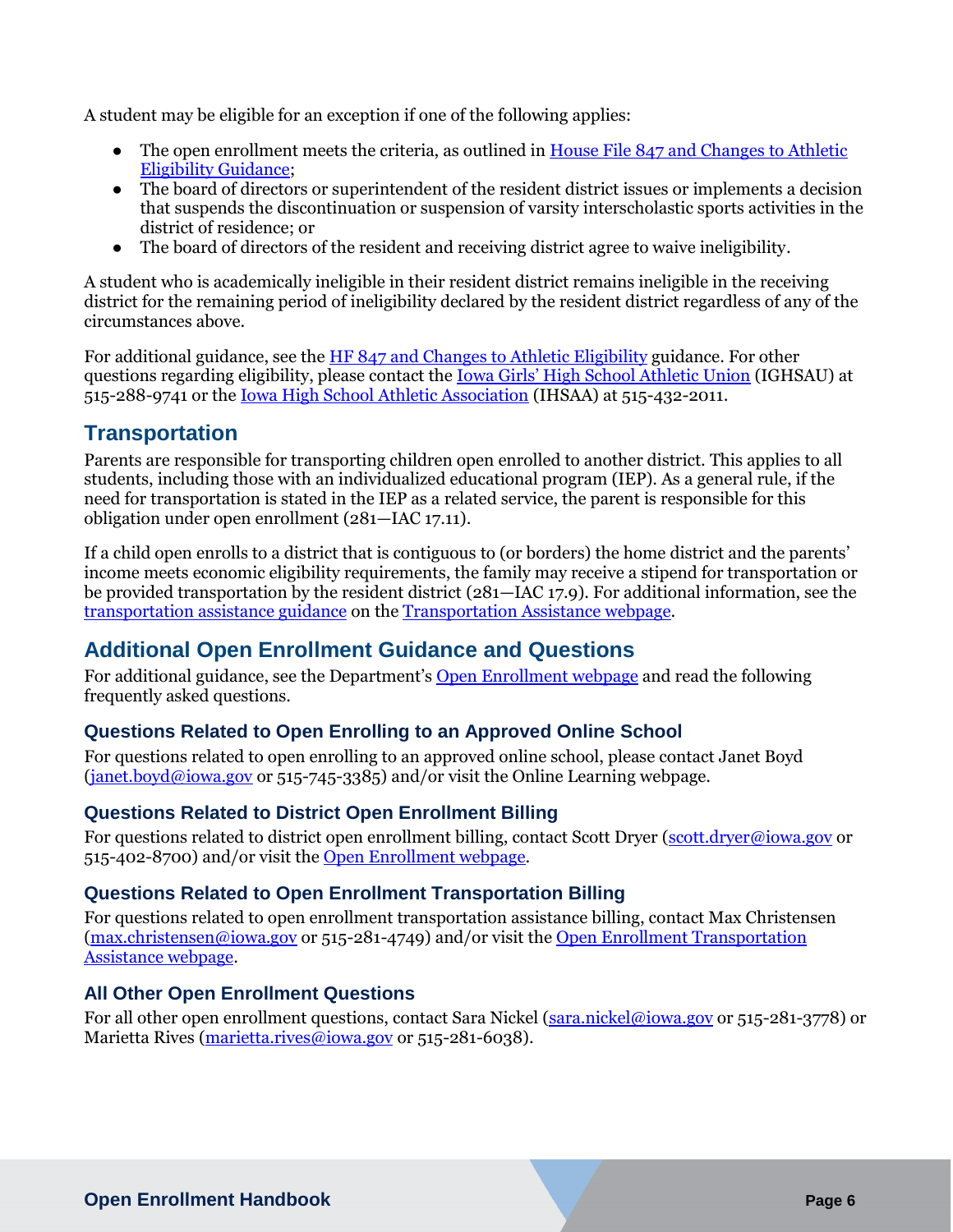## <span id="page-6-0"></span>**Instructions for School Districts**

The purpose of this section of the handbook is to provide school districts with updated open enrollment instructions following several changes to Iowa's open enrollment law. It is organized around the following topics:

- Board or Superintendent Actions,
- Billing Instructions for School Districts,
- Students in Foster Care, and
- Record Keeping to Keep an Accurate Count of Open Enrolled Students.

## <span id="page-6-1"></span>**Board or Superintendent Actions**

#### **Which District Acts on an Open Enrollment Request?**

| <b>Action</b>                                                                  | <b>Receiving District</b>                                                                                                                                                                                                                                                                                                                                                                                                                                                                                                                                                                                                                                                                                                                                                                                                                                                           | <b>Resident District</b>                                                                                                                                                                                                                                                                                                                                      |
|--------------------------------------------------------------------------------|-------------------------------------------------------------------------------------------------------------------------------------------------------------------------------------------------------------------------------------------------------------------------------------------------------------------------------------------------------------------------------------------------------------------------------------------------------------------------------------------------------------------------------------------------------------------------------------------------------------------------------------------------------------------------------------------------------------------------------------------------------------------------------------------------------------------------------------------------------------------------------------|---------------------------------------------------------------------------------------------------------------------------------------------------------------------------------------------------------------------------------------------------------------------------------------------------------------------------------------------------------------|
| Notification (281-<br>IAC 17.3(2)                                              | By September 30 of each school year, the district must<br>notify parents or guardians (including those who<br>transfer into the district during the school year) of:<br>Open enrollment deadlines,<br>Transportation assistance, and<br>$\bullet$<br>Possible loss of athletic eligibility for open<br>$\bullet$<br>enrollment of students.                                                                                                                                                                                                                                                                                                                                                                                                                                                                                                                                         | By September 30 of each school<br>year, the district must notify<br>parents or guardians (including<br>those who transfer into the<br>district during the school year)<br>of:<br>Open enrollment<br>$\bullet$<br>deadlines,<br>Transportation<br>$\bullet$<br>assistance, and<br>Possible loss of athletic<br>eligibility for open<br>enrollment of students. |
| Parent/Guardian<br><b>Files an Open</b><br><b>Enrollment</b><br><b>Request</b> | Required actions include:<br>The board may give the superintendent authority<br>$\bullet$<br>to approve but not deny applications.<br>Denial - A district school board can deny an<br>$\circ$<br>application for the following reasons:<br>The district is not able to provide the<br>appropriate special education program<br>(see the following Students with IEPs<br>section).<br>The student is under suspension or<br>п<br>expulsion.<br>The district has insufficient classroom<br>П<br>space to accommodate the student (see #8<br>of the FAQ).<br>The application would adversely affect the<br>district's implementation of a court-<br>ordered desegregation plan. <sup>1</sup><br>Within five days of board action, the<br>$\bullet$<br>superintendent must notify the parent or guardian<br>and the resident district of whether the request<br>was approved or denied. | Superintendent must sign the<br>application for receipt.                                                                                                                                                                                                                                                                                                      |

 $\overline{a}$ 

<sup>&</sup>lt;sup>1</sup> At this time, this does not apply to any districts.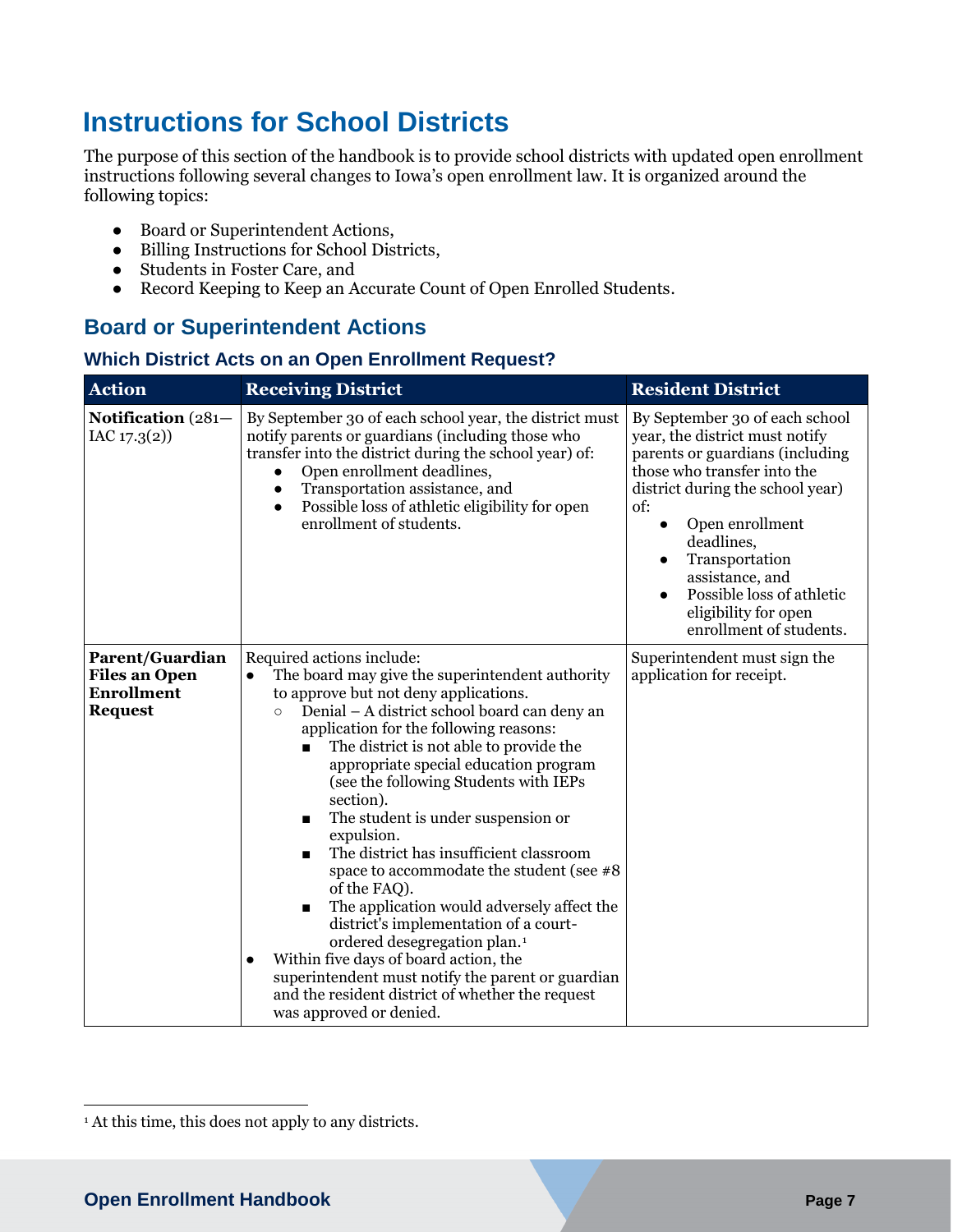#### <span id="page-7-0"></span>**Students with IEPs**

If a parent or guardian requests open enrollment for a pupil requiring special education, the receiving district must consider the following:

- Appropriateness of program,
- Class size and caseload,
- Transportation, and
- Finance.

#### *Appropriateness of program (281—IAC 17.11(1))*

The receiving district should only approve the open enrollment request if it can provide the appropriate special education program for the student within the district. The receiving district must make this determination in consultation with the resident district and the appropriate area education agency (AEA) or agencies before approval of the application.

#### *Class size and caseload (281—IAC 17.11(2))*

The provisions of the insufficient classroom space policy also apply to open enrollment requests for a child with a disability. The following conditions apply:

- The enrollment of the child in the receiving district's program would not cause the size of the class or caseload in receiving district's special education instructional program to exceed the maximum class size or caseload set forth in the district's insufficient classroom space policy.
- If the child would be assigned to a general education class, there is sufficient classroom space (as established in the insufficient classroom space policy) for the child in the general education class.

#### *Transportation (281—IAC 17.11(3))*

District transportation requirements, parent or guardian responsibilities, and financial assistance for transportation (where applicable) as provided by rules 281—17.9 and 281—41.412.

#### *Finance (281—IAC 17.11(4))*

The resident district must:

- Pay the receiving district for the actual costs incurred in providing the appropriate special education program.
- Ensure that an appropriate special education program is maintained.

The receiving district must provide the resident district with:

- Evaluation reports and information at least annually for each open enrolled student in special education.
- Notice of all staffing scheduled for each open enrolled student in special education.

The receiving AEA must provide the resident district with evaluation reports and information at least annually for each open enrolled student in special education.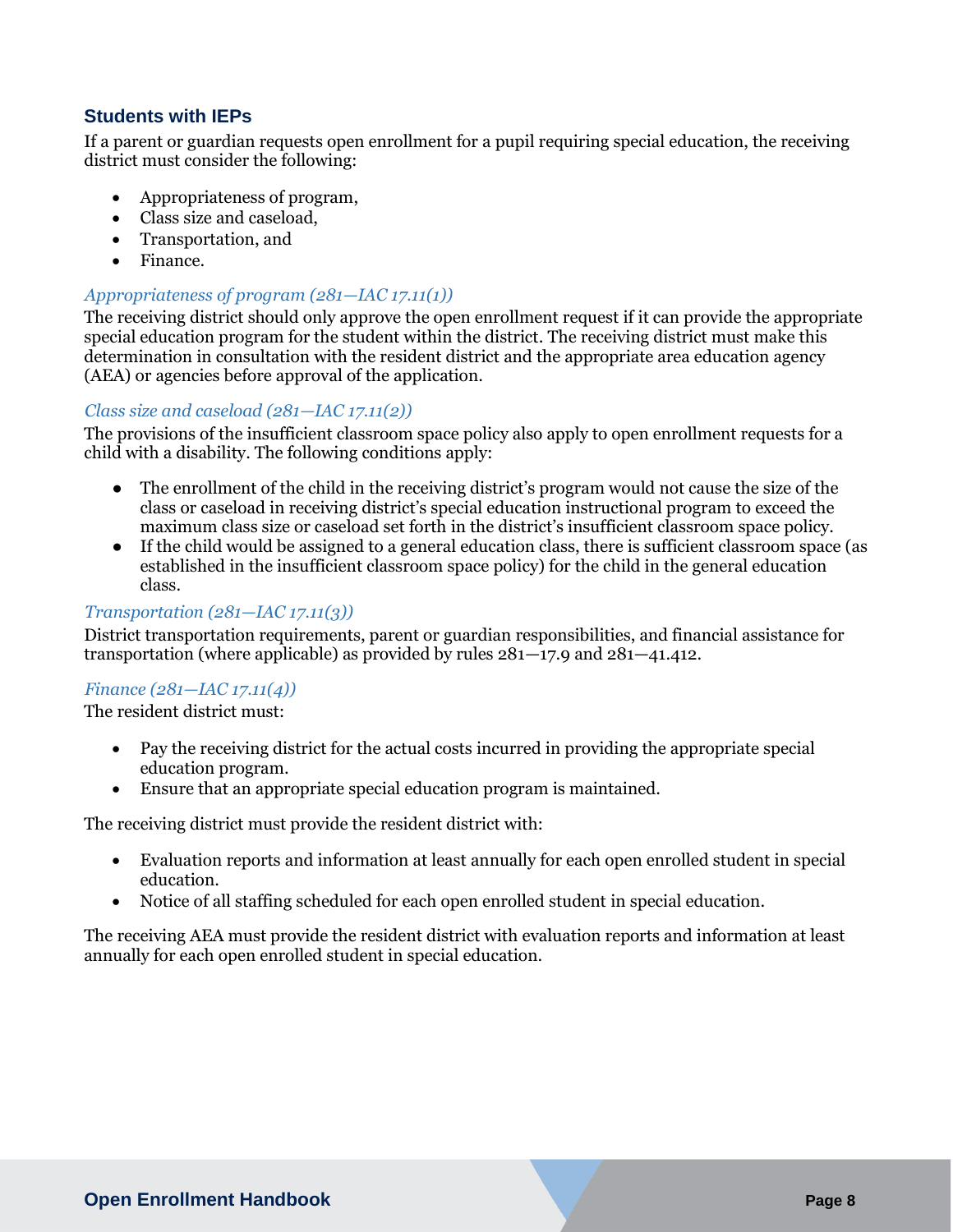## <span id="page-8-0"></span>**Billing Instructions for School Districts**

The billing chart that follows contains the following columns by education program:

- **Tuition**  Open enrollment tuition is based on the state cost per pupil from the previous fiscal year (\$7,227) and is billed and paid on a semester basis (on or before February 15 and July 15) per Iowa Code section 282.20(3).
	- Termination or Suspension of Open Enrollment Under special circumstances that terminate or suspend open enrollment status, a district must prorate tuition for payment on a per diem basis.
	- $\circ$  Partial Semester Partial semesters should be based on a per diem rate, prorated for days served under open enrollment.
	- Competent Private Instruction (CPI) For students under CPI for dual enrollment and are open enrolled in the district's home school assistance program, combine the appropriate rows in the following billing chart.
	- $\circ$  Transportation The resident district may deduct transportation expenses incurred from the amount of tuition it sends to the receiving district. However, for a qualifying student with an IEP, the cost of transportation is not deducted from the special education tuition.
- **Supplementary Weighting: Teacher Leadership and Compensation (TLC)**  Districts will bill and pay for open enrollment for TLC per pupil (\$349.07).
	- Termination or Suspension of Open Enrollment Under special circumstances that terminate or suspend open enrollment status, the district must prorate the TLC amount for payment on a per diem basis.
- **Supplementary Weighting: Limited English Proficiency (LEP)** Districts should only use this weighting if the English learner was included in the resident district's October 2021 LEP supplementary weighting calculation.
- **Supplementary Weighting: Eligible Concurrent Enrollment (CE) and Project Lead the Way (PLTW) Courses** – For CE supplementary weighting calculations:
	- The receiving district will use the fall and spring Student Reporting in Iowa (SRI) application data to generate their billings. The list of CE and PLTW courses eligible for inclusion in the generation of supplementary weighting on October 1, 2022 is available under [Course Coding and Supplementary Weighting heading](https://educateiowa.gov/data-reporting/data-reporting/student-reporting-iowa#Course_Coding_and_Supplementary_Weighting) on th[e](https://educateiowa.gov/data-reporting/data-reporting/student-reporting-iowa) [SRI webpage.](https://educateiowa.gov/data-reporting/data-reporting/student-reporting-iowa)
	- The resident district will use the CE and non-fall supplementary weighting applications to verify the amounts being billed.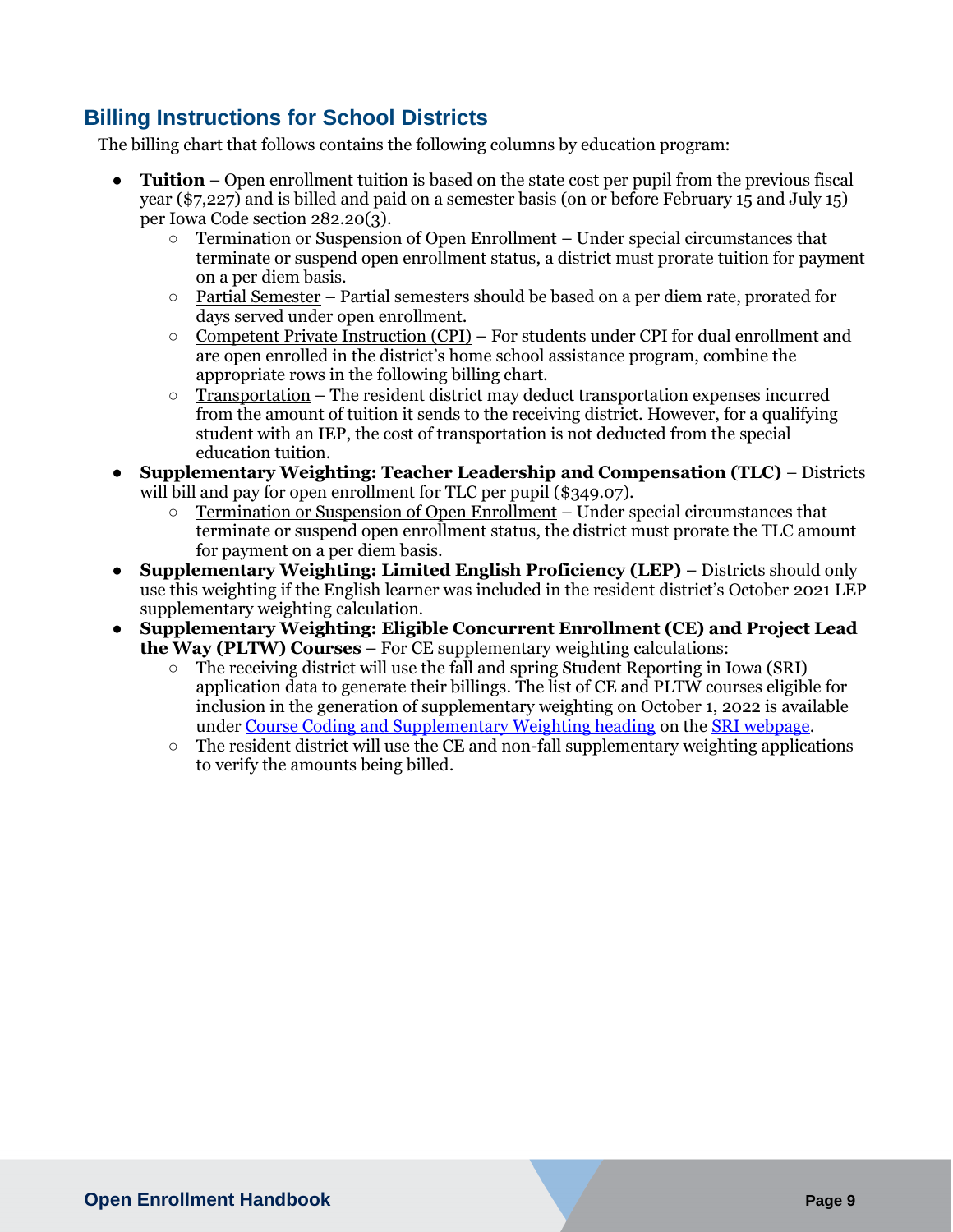## **Billing Chart**

| <b>Program (Citation)</b>                                                                                                                                               | Tuition: \$7,227/pupil                                                                                                                                  | <b>Supplementary</b><br><b>Weighting: TLC</b> | <b>Supplementary</b><br><b>Weighting: LEP</b> | <b>Supplementary Weighting:</b><br><b>Eligible CE &amp; PLTW Courses</b>                                                                                                                                                      |
|-------------------------------------------------------------------------------------------------------------------------------------------------------------------------|---------------------------------------------------------------------------------------------------------------------------------------------------------|-----------------------------------------------|-----------------------------------------------|-------------------------------------------------------------------------------------------------------------------------------------------------------------------------------------------------------------------------------|
| <b>Regular Education (281-IAC</b><br>17.10(1)                                                                                                                           | \$7,227                                                                                                                                                 | \$349.07                                      | 0.22 x \$7,227                                | Course weighting factor x percent of<br>time the student is enrolled in the<br>course x resident district's current<br>school year's cost per pupil                                                                           |
| Special Education (281-IAC 17.11)                                                                                                                                       | Actual cost of the program<br>through tuition-in billing<br>(TIB)                                                                                       | \$349.07                                      | 0.22 x \$7,227                                | Course weighting factor x percent of<br>time the student is enrolled in the<br>course x resident district's current<br>school year's cost per pupil                                                                           |
| <b>Home School Dual Enrollment for</b><br>$K-8$ (281-IAC 17.10(2))                                                                                                      | 0.1 x \$7,227                                                                                                                                           | 0.1 x \$349.07                                | 0.22 x \$7,227                                | Not applicable                                                                                                                                                                                                                |
| <b>Home School Dual Enrollment for</b><br>Grades 9-12 Extracurricular<br><b>Activities</b> (281–IAC 17.10(2))                                                           | 0.1 x \$7,227                                                                                                                                           | 0.1 x \$349.07                                | Not applicable                                | Not applicable                                                                                                                                                                                                                |
| Home School Grades 9-12 Dual<br><b>Enrollment for Academics (281–</b><br>IAC 17.10(2)                                                                                   | Do not bill. Academic<br>classes are included in the<br>serving district's CE                                                                           | Do not bill                                   | Do not bill                                   | Do not bill                                                                                                                                                                                                                   |
| <b>Home School Assistance Program</b><br>$(281 - IAC 17.10(3))$                                                                                                         | $0.3 \times $7,227$                                                                                                                                     | 0.3 x \$349.07                                | Not applicable                                | Not applicable                                                                                                                                                                                                                |
| <b>Regular Education Student</b><br><b>Attending CAM, Clayton Ridge, or</b><br>Any District in Iowa with an<br><b>Approved Online School</b> (Iowa Code<br>§ 282.18(7)) | \$7,227. The resident<br>district may deduct up to<br>\$200 per activity for up to<br>two activities per year (as<br>applicable).                       | \$349.07                                      | 0.22 x \$7,227                                | Course weighting factor x percent of<br>time the student is enrolled in the<br>course x resident district's current<br>school year cost per pupil                                                                             |
| <b>Special Education Student</b><br><b>Attending CAM, Clayton Ridge, or</b><br>Any District in Iowa with an<br><b>Approved Online School</b> (Iowa Code<br>§ 282.18(7)) | Actual cost of the program.<br>The resident district may<br>deduct up to \$200 per<br>activity for up to two<br>activities per year (as<br>applicable). | \$349.07                                      | 0.22 x \$7,227                                | Course weighting factor x percent of<br>time the student is enrolled in the<br>course x resident district's current<br>school year cost per pupil, as long as the<br>course is not part of the student's IEP<br>requirements. |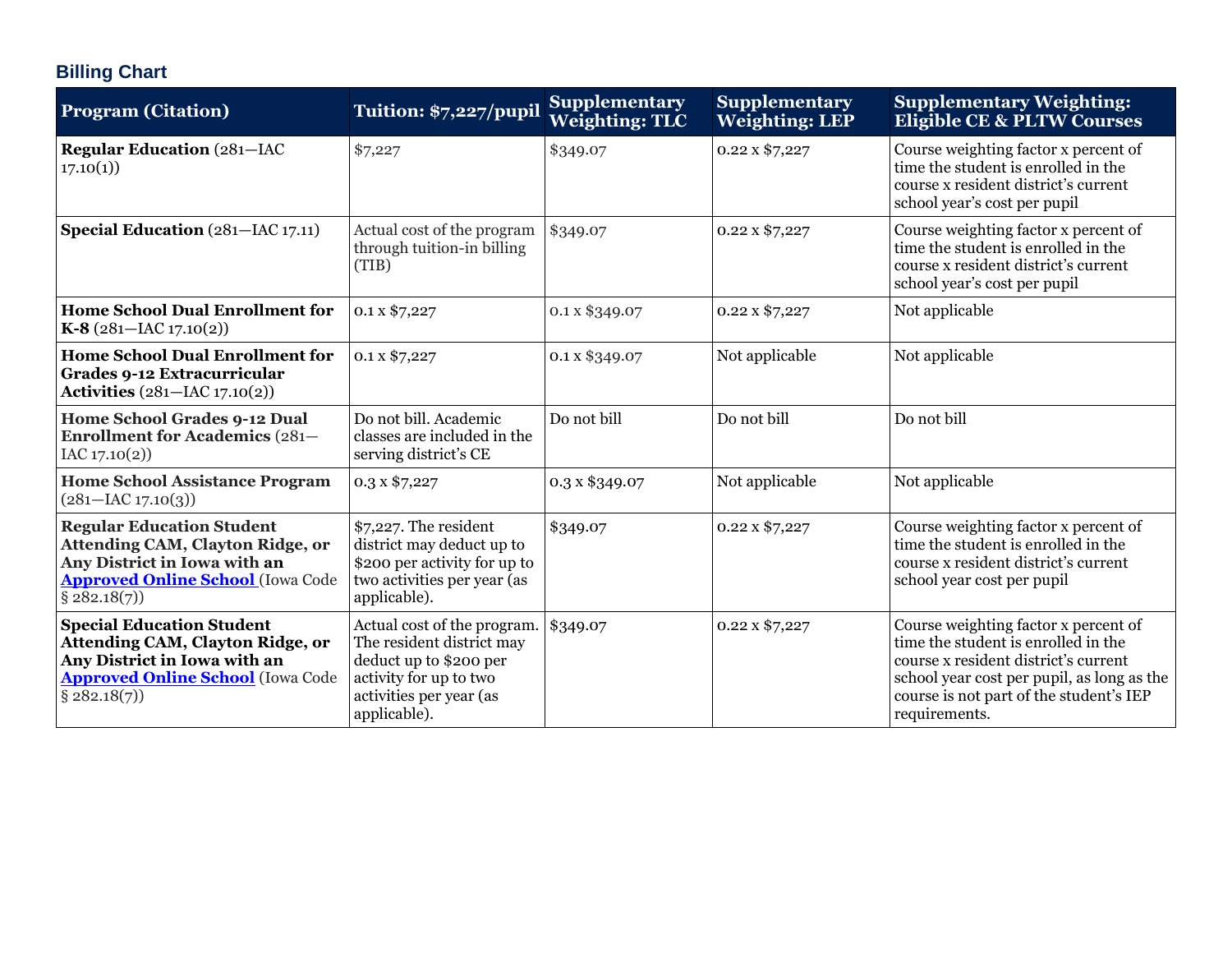#### **Billing Timeline**

| <b>Situation</b>                                  | <b>Payment</b>                                                                                                                                                                                                                                                                                                                                                                                                                                                                                                                  |
|---------------------------------------------------|---------------------------------------------------------------------------------------------------------------------------------------------------------------------------------------------------------------------------------------------------------------------------------------------------------------------------------------------------------------------------------------------------------------------------------------------------------------------------------------------------------------------------------|
| Open enrollment<br>approved<br>prior to October 1 | Tuition is paid to the receiving district. This includes applications filed for:<br>Kindergarten students<br>Early childhood special education program children with an IEP<br>$\bullet$<br>CPI or students from a private school that were not enrolled the previous year in a<br>$\bullet$<br>public school<br>CPI students who are dual enrolled (partial payment based on enrollment)<br>$\bullet$<br>Student under open enrollment moves to a new district after October 1st but<br>$\bullet$<br>continues open enrollment |
| Open enrollment<br>filed after<br>October 1       | <b>Tuition is not paid to the receiving after October 1.</b> The resident district is not<br>obligated to pay tuition or additional costs such as special education weighting and<br>transportation assistance if an application was filed after October 1 (count date).                                                                                                                                                                                                                                                        |

## <span id="page-10-0"></span>**Students in Foster Care**

### **Chart of Authorized Applicant and Responsibility for Tuition**

The following table provides information regarding the parental rights, who is authorized to open enroll, and who pays tuition for a student in foster care.

| <b>Student in</b><br><b>Foster Care</b> | <b>Parental Rights</b>                         | Who is Authorized to<br><b>Open Enroll the</b><br><b>Student?</b>         | <b>Who is Responsible for Tuition</b><br>or Expenses?                                                |
|-----------------------------------------|------------------------------------------------|---------------------------------------------------------------------------|------------------------------------------------------------------------------------------------------|
| <b>IEP</b>                              | Parents have rights                            | Parent                                                                    | Parent's resident district                                                                           |
| <b>IEP</b>                              | Parents do not have                            | Department of Human<br>rights (rights severed) Services (DHS) or designee | State of Iowa via TIB claim, unless a<br>district counted the student for special<br>education count |
| Non-IEP                                 | Parents have rights                            | Parent                                                                    | Foster care district                                                                                 |
| Non-IEP                                 | Parents do not have<br>rights (rights severed) | DHS or designee                                                           | Foster care district                                                                                 |

#### **School of Origin and Transportation**

The Every Student Succeeds Act (ESSA) requires that children in foster care remain in their school of origin (the school they were attending when entering foster care or when a change in foster care placement occurred) unless it is in the student's best interest to be placed outside of the school of origin. The ESSA also requires children in foster care to be transported to their school of origin unless a bestinterest determination requires a school change.

If a child is participating in open enrollment when they enter foster care, the receiving school district is the school of origin. Transportation for those students is governed by the ESSA. For more information, see the [ESSA's Provisions for Educational Stability for Children in Foster Care legal lesson](https://educateiowa.gov/resources/legal-resources/legal-lessons/essa-s-provisions-educational-stability-children-foster-care) and the [Education of Children in Foster Care webpage.](https://educateiowa.gov/pk-12/learner-supports/education-children-foster-care)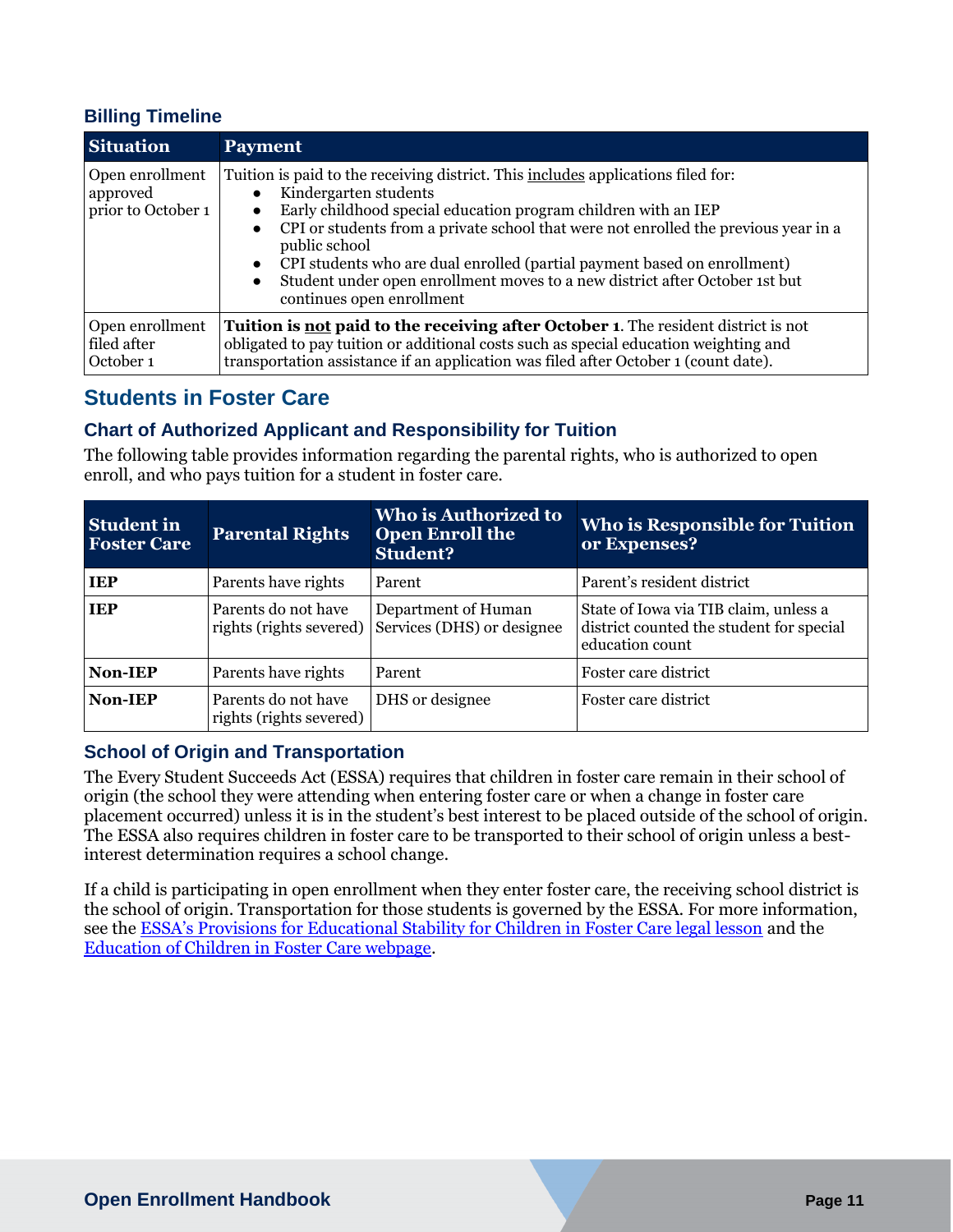The student continues to be identified as a resident student of the district where the student is attending if the student:

- Is attending school in their resident district,
- Is placed into foster care outside their resident district or a change in foster care placement occurs, and
- Remains enrolled in the same school (school of origin).

Open enrollment is not utilized in the foster care situation to keep a student enrolled in their school of origin. This situation is similar to the Junior/Senior Rule (see #16) because a student continues to be counted as a resident student even when the student is not living in the district (Iowa Code §§ 282.19(2)  $& 282.31(1)$ "b"(1)).

## <span id="page-11-0"></span>**Record-Keeping to Keep an Accurate Count of Open Enrolled Students**

The following suggestions are made to assist the district in keeping an accurate count of open enrollment students. While these are not requirements, the Department highly recommends these practices because they can reduce confusion about the status of students and decrease inaccurate billing between districts.

- 1. Have registration personnel check carefully for any change of address for an open enrolled pupil.
- 2. Ask teachers, bus drivers, and other personnel to alert administrative staff of any change of address for an open enrollment pupil occurring during the school year.
- 3. Exchange lists of open enrollment pupils with other districts prior to count day.
- 4. Have a process in place for notifying other districts of any movement of an open enrollment pupil either out of or into the district.
- 5. Check incoming kindergarten students to ensure they are residents. If they are not residents, they must complete an open enrollment application, or they will be responsible for tuition.

The resident district can be verified for two-thirds of the counties in Iowa by using th[e Beacon](https://beacon.schneidercorp.com/) search.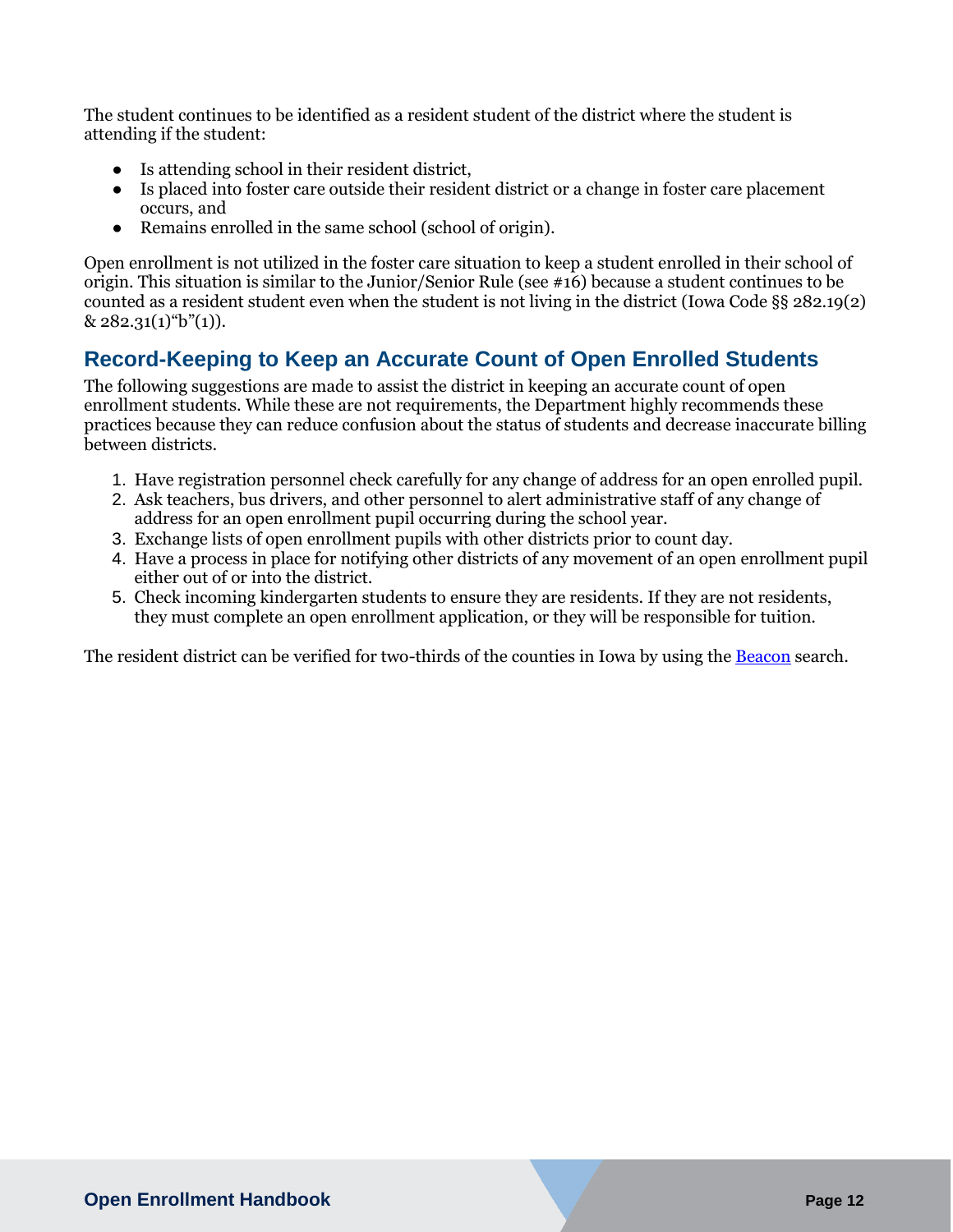## <span id="page-12-0"></span>**Frequently Asked Questions**

## <span id="page-12-1"></span>**Procedural Questions**

#### **1. What is open enrollment?**

It is a cost-free option by which parents or guardians residing in an Iowa district may enroll their children into another Iowa school district under the terms and conditions of [Iowa Code section 282.18](https://www.legis.iowa.gov/docs/code/2016/282.18.pdf) and the administrative rules contained in [Iowa Administrative Code 281](https://www.legis.iowa.gov/docs/iac/rule/281.17.4.pdf)—17.

#### **2. How does a parent or guardian file for open enrollment?**

If a parent or guardian wishes to open enroll their child or children, they must follow the procedures outlined in the previous Application Information [for Parents and Guardians](#page-3-3) section.

#### **3. Who approves or denies open enrollment requests?**

The receiving district approves or denies the open enrollment request.

#### **4. May a currently open enrolled student change enrollment to a different receiving district?**

Yes. See the previous [Currently Open Enrolled Student Applications to an Alternate Receiving District](#page-4-3) section.

#### **5. May an open enrolled student return to their resident district?**

Yes. A student who is open enrolled may return to their resident district and enroll at any time (unless under suspension or expulsion in the receiving district). The parent or guardian must notify the resident district and the receiving district in writing of their decision to enroll the pupil in the resident district. This will terminate open enrollment (281—IAC 17.8(10)).

#### **6. Must the sending and receiving districts be contiguous to (or border) each other?**

No. However, transportation assistance for income-eligible families is only available when a student open enrolls to a contiguous receiving district (281—IAC 17.9(2)). For income eligibility information, see the requirements in the [transportation assistance guidance.](https://educateiowa.gov/documents/options-educational-choice/2021/07/open-enrollment-transportation-assistance-guidance)

#### **7. Who is responsible for school transportation for an open enrolled student?**

The parent or guardian is responsible for transporting the student to and from the receiving district, including if the student has an IEP and transportation is listed on the IEP. The family may apply for transportation assistance  $(281 - \text{IAC }17.9(1))$ . For income eligibility information, see the requirements in the [transportation assistance guidance.](https://educateiowa.gov/documents/options-educational-choice/2021/07/open-enrollment-transportation-assistance-guidance)

#### **8. May a district limit the number of students open enrolling into the district?**

Yes. Each district must adopt a board policy that defines "insufficient classroom space" for the district (Iowa Code § 282.18(2) "c"). The board policy must be reviewed annually (281—IAC 17.6(3)).

#### **9. May a parent or guardian designate a particular attendance center (school building) for enrollment within the receiving district?**

No. Open enrollment is to another district, not to a specified attendance center. The receiving district has discretion in determining which attendance center an open enrolled student will attend (281—IAC  $17.6(4)$ ).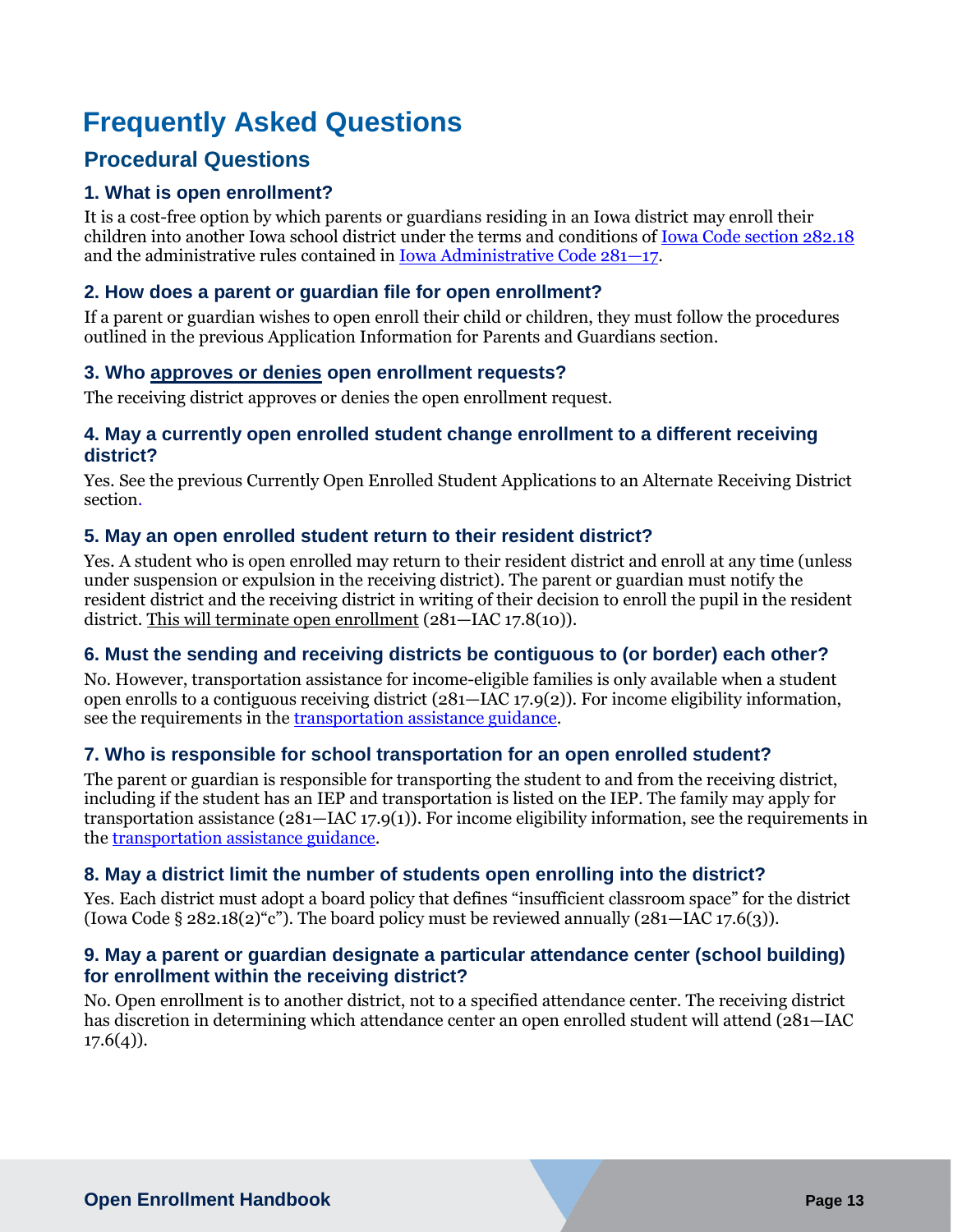#### **10. How long should a district maintain open enrollment records?**

According to the Uniform Administrative Procedures Manual, general correspondence should be maintained for five years so open enrollment records should be maintained for five years after the student graduates or stops attending the receiving district.

#### **11. Is a student on a visa eligible for open enrollment?**

No. Visas are not governed by education law. They are regulated by [U.S. Immigration and Customs](https://www.ice.gov/sevis)  [Enforcement \(ICE\).](https://www.ice.gov/sevis) For questions regarding students on visas, please contact ICE directly or review the [Department of Education website.](https://educateiowa.gov/resources/legal-resources/legal-lessons/foreign-exchange-students-those-j-1-visa)

#### **12. When does a student's open enrollment end?**

Open enrollment ends when the student:

- Graduates,
- Moves into the receiving district,
- Moves out of state,
- Moves into another Iowa district and chooses to attend the new resident district,
- Attends an accredited nonpublic school, or
- Drops out of school  $(281 \text{IAC } 17.8(10)$ "a" & "b").

If a student is placed temporarily in foster care, a juvenile detention center, a treatment facility, or similar placement, the open enrollment status will automatically be reinstated when the student returns to the receiving district (281—IAC 17.8(10)"a"). Open enrollment is terminated when the student attends the resident district.

#### **13. Does an open enrollment request have to be renewed annually?**

No. As long as the receiving district remains the same, open enrollment to that district continues until the student graduates, drops out of school, or until the parent or guardian notifies the district that they desire to terminate open enrollment (281—IAC 17.8(5)).

#### **14. What options are available to an open enrolled student if their parent or guardian moves and their resident district changes?**

If the parent or guardian moves and the move changes the resident district, the options are to:

- Have the student stay in the current receiving district;
- Open enroll the student to another Iowa district; or
- Enroll the student in the new resident district in Iowa,<sup>2</sup> which terminates the current open enrollment agreement (281—IAC 17.8(6)).

#### **15. What options are available if an open enrolled student changes residence from one parent or guardian to the residence of a different parent or guardian?**

If the student moves from the residence of one parent or guardian to the residence of a different parent or guardian, the student has the option to:

- Attend in the current receiving district;
- Open enroll the student to a different Iowa district; or
- Enroll the student in the new district of residence in Iowa, which terminates the current open enrollment agreement (281—IAC 17.8(6)).

 $\overline{a}$ 

<sup>2</sup> As long as the new resident district is in Iowa, the student remains a resident of Iowa.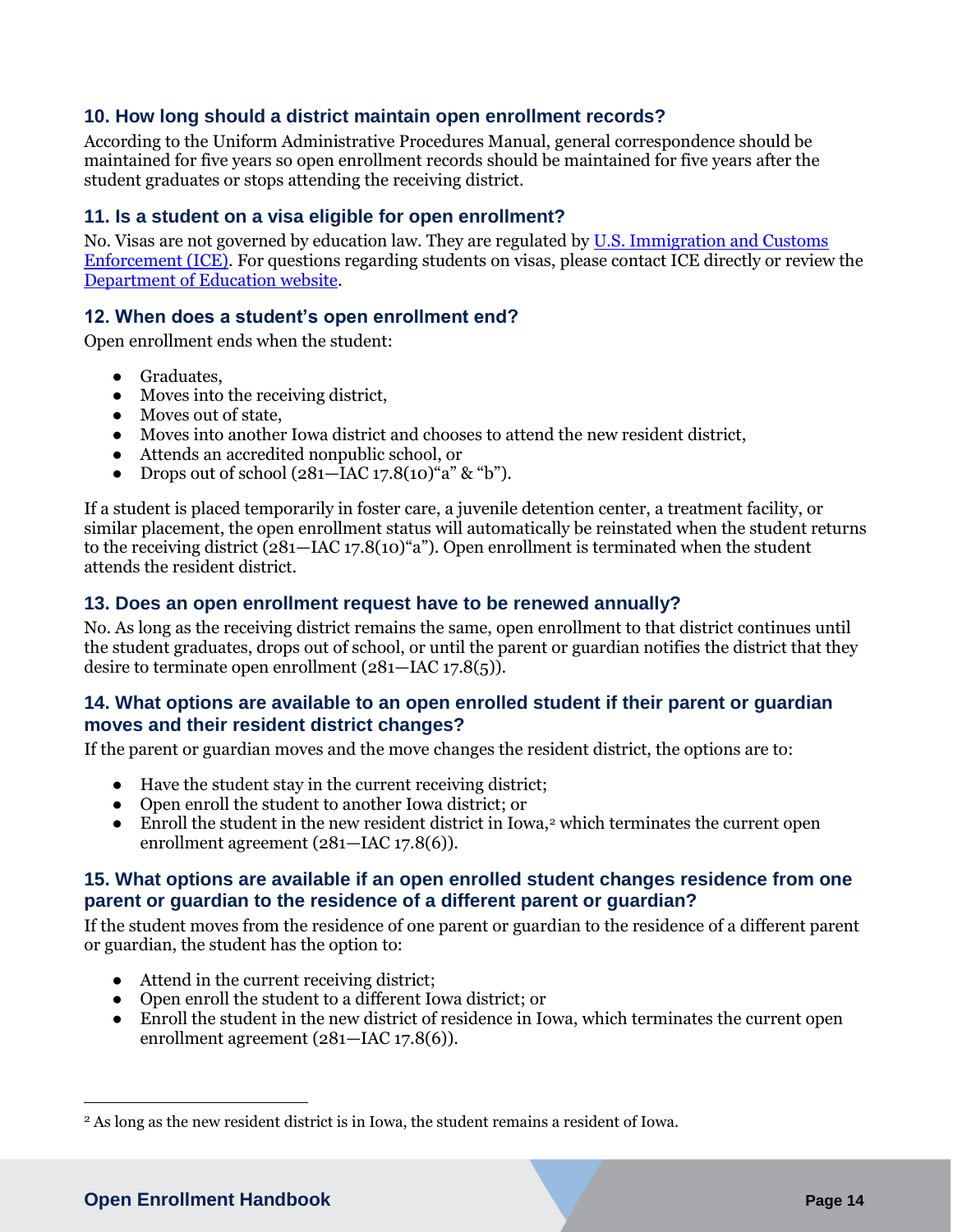#### **16. What is the "Junior/Senior Rule?"**

The Junior/Senior Rule allows 11th and 12th grade students who move out of a district to return to the Iowa resident district that they attended during the preceding school year until they graduate, even though they are no longer residents of the district. These students do not have to file open enrollment. This does not apply to students who move out of state (Iowa Code § 257.6(4)).

If the student has an IEP, special education law requires the new district to pay tuition. Parents do not complete open enrollment forms, but the new resident district is required to pay tuition. For district coding purposes, the district should code the student as being tuitioned in and select the Junior/Senior Rule indicator.

#### **17. What happens if the application for open enrollment is denied?**

The parent or guardian may appeal the open enrollment decision. As a general rule, appeals of open enrollment decisions should be filed as an original court action in [Iowa District Court.](https://www.iowacourts.gov/iowa-courts/district-court)

#### **18. Are open enrollment forms public documents?**

Yes. As soon as the district has the application in its possession, it becomes public information. However, before releasing the form, districts must remove certain confidential information under Iowa's open records law (Iowa Code § 22.7(1)).

## <span id="page-14-0"></span>**Eligibility and Qualifications**

#### **19. May a student who receives private instruction take advantage of open enrollment?**

Yes. If a parent or guardian wishes to open enroll their child or children, they must follow the procedures outlined in the previous Application Information [for Parents and Guardians](#page-3-3) section.

#### **20. At what age is a student eligible for open enrollment?**

- General education students that are five years or older on or before September 15 are eligible to open enroll for kindergarten through grade 12 (K-12). Kindergarten does not include preschool (In re Colby Miller, 20 D.o.E. App. Dec. 001).
- Students that are younger than five years old only qualify for open enrollment if the student has an IEP, where the student is eligible to be counted for certified enrollment.
	- $\circ$  A preschooler with an IEP is eligible for open enrollment if services are provided in an early childhood special education program, and they are eligible to be included in certified enrollment (Iowa Code § 282.18(8)).
- Students cannot open enroll into the Statewide Voluntary Preschool Program (SWVPP) for [Four-Year-Old Children.](https://educateiowa.gov/pk-12/early-childhood/statewide-voluntary-preschool-program-four-year-old-children) However, parents may enroll their student in any district in the state that offers the program (resident district does not affect this enrollment) without the need to open enroll.

#### **21. May a student use open enrollment to attend a school district in another state?**

No. The open enrollment law in Iowa Code section 282.18 is solely for attendance in Iowa school districts.

#### **22. May a student who was suspended or expelled from one district open enroll into another district?**

No. The suspended or expelled student cannot open enroll to another district until their attendance is reinstated in the district that suspended or expelled them (281—IAC 17.8(1)).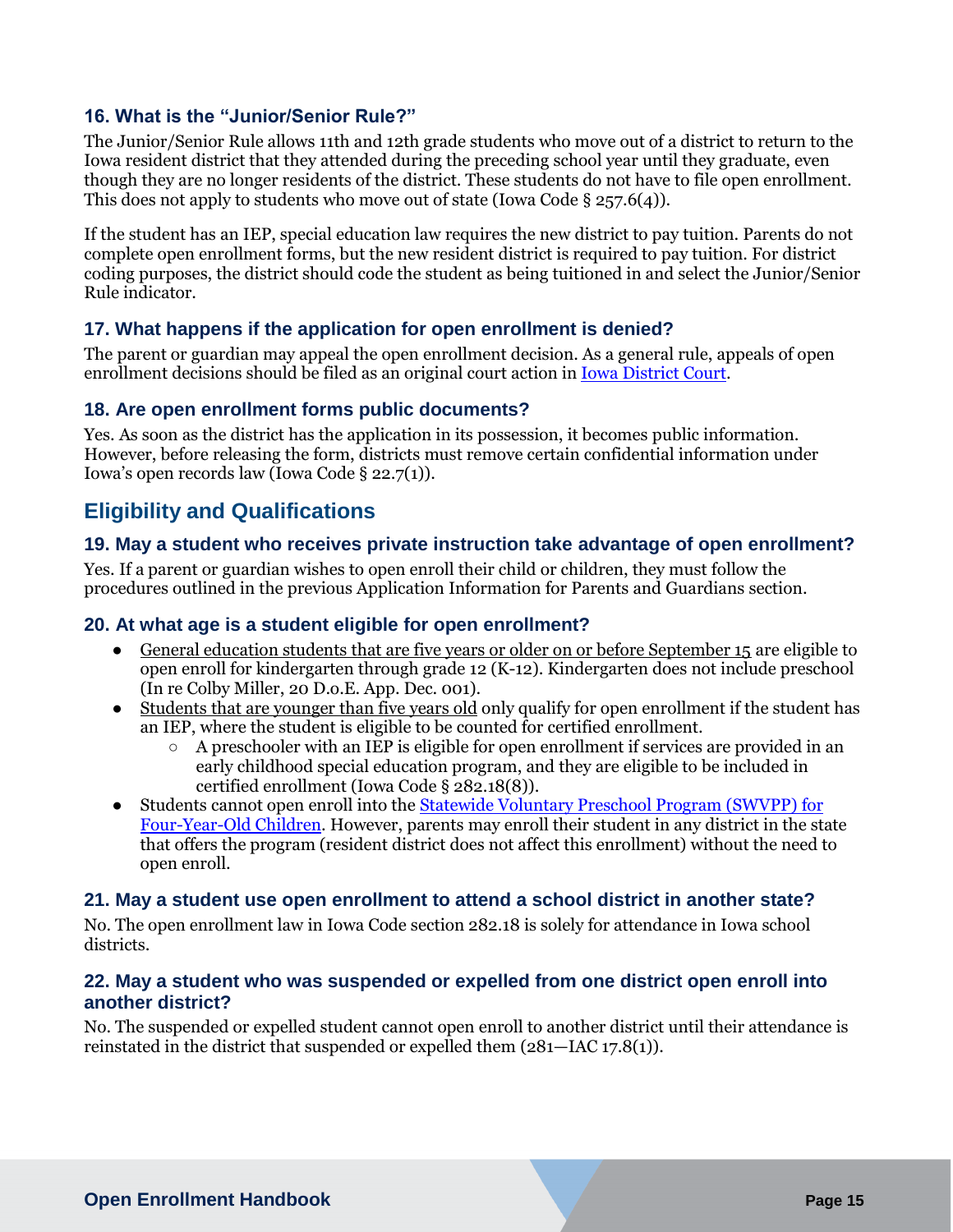#### **23. May a receiving district suspend or expel a student who open enrolled into the district?**

Yes. The policies and procedures of the receiving district apply to open enrolled students to the same extent as to resident students. If an open enrolled student is suspended or expelled by the receiving district, the student may not transfer back to the resident district or an alternative receiving district until the receiving district reinstates their attendance (281—IAC 17.8(8)).

#### **24. What are the interscholastic athletic eligibility rules for high school students who open enroll?**

Students who open enroll in grades nine through 12 are not eligible to participate in varsity contests and competitions during the first 90 school days of transfer (not counting summer school) unless an exception applies allowing immediate eligibility. For additional information on athletic eligibility, see the previou[s Athletic Eligibility](#page-4-5) section.

#### **25. Which district's rules and policies govern an open enrolled student?**

Those of the receiving district. An open enrolled student is governed by the receiving district's rules and policies. The receiving district is also responsible for providing Postsecondary Enrollment Options (PSEO), alternative education options (and related record disclosure under Iowa Code section 280.19A), and driver education programs (281—IAC 17.8(8)).

## <span id="page-15-0"></span>**Special Education**

#### **26. May a student who requires special education programs or services take advantage of open enrollment?**

Yes. The same open enrollment rules apply for students in special education and general education. The proposed receiving district must have an appropriate special education instructional program and adequate classroom space for the student with the district (281—IAC 17.11).

#### **27. Can a receiving district terminate open enrollment of a student newly "staffed" into a special education program?**

A receiving district cannot unilaterally terminate the open enrollment of a special education student (or any other student). Open enrollment only ends under the circumstances listed in subrule 17.8(10) (see #12).

#### **28. Can a receiving district terminate open enrollment if the district cannot provide appropriate programming for a student?**

A receiving district can deny an open enrollment application if it asserts it does not have an appropriate program (subject to procedural protections in rule 281—17.11). However, if the receiving district approves the student's open enrollment, it cannot be terminated if the district determines it does not have an appropriate placement or related services to meet the student's needs. In that case, the child's IEP team must meet and select a new placement (see #30 and #33 for more information).

#### **29. If a sending district has a special education program that can meet the needs of a student with an IEP, can the application for open enrollment be denied?**

No. The appropriateness of the sending district's placement is not at issue (281—IAC 17.11).

#### **30. Can the receiving district decide to place an open enrolled student with an IEP in a special education program in another district?**

No. If the receiving district's program is not appropriate, the receiving district must convene the child's IEP team to select a new placement. If a placement is made in another district, the open enrollment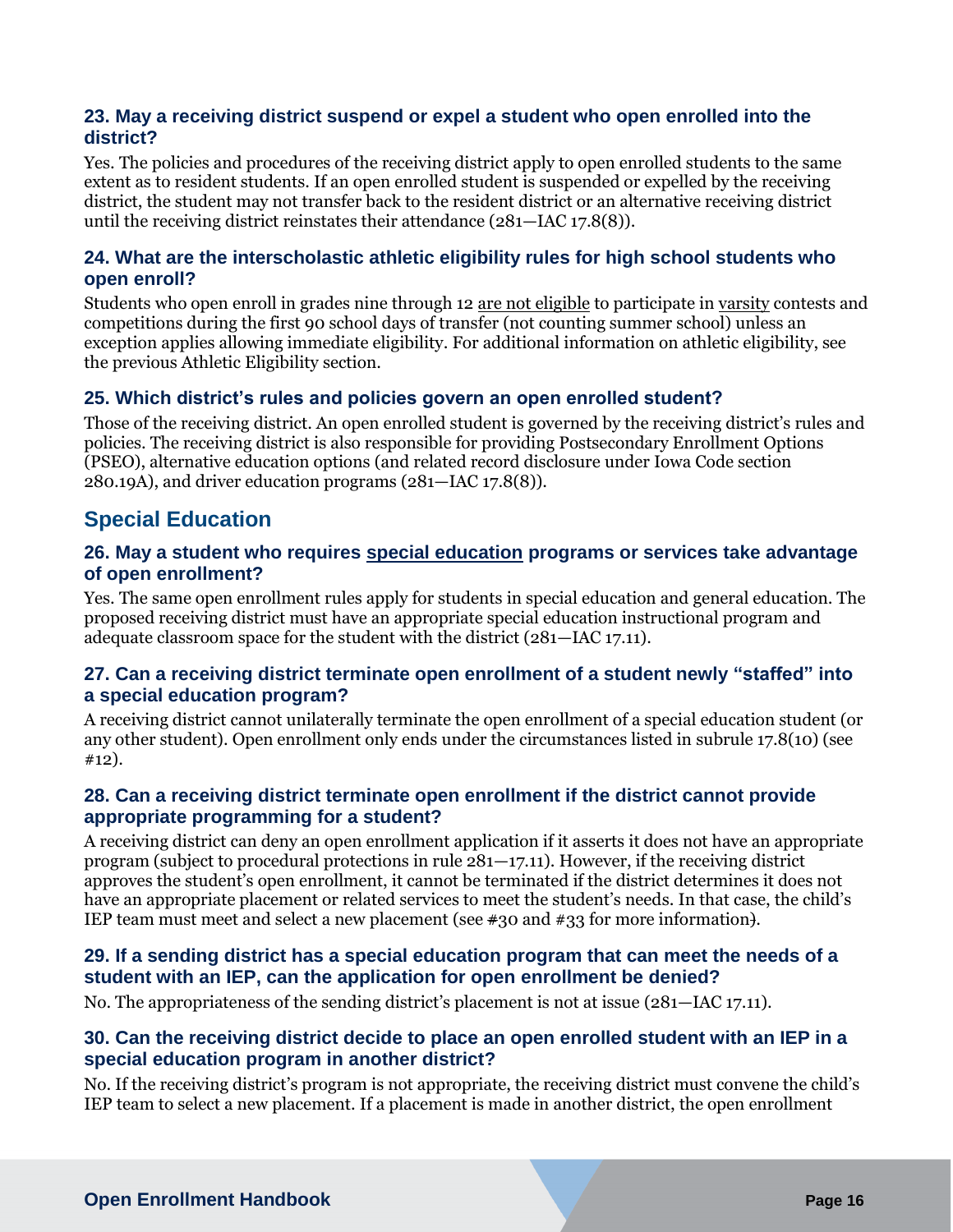transfers to the receiving district until the original receiving district has an appropriate special education program and the IEP team concurs with the transfer. If a parent disagrees with the decision to place the child in a placement outside of the receiving district, the parent may use any of the special education dispute resolution options (281—IAC 41.507).

#### **31. If transportation is part of a student's IEP, must the receiving district provide the student with transportation?**

If transportation is a related service on a child's IEP and the child's parents open enroll the child to another district, the parents waive transportation as a related service (281—IAC 41.412(6)"b").

#### **32. Can a parent demand that the receiving district create an appropriate program for an open-enrolled student with an IEP?**

No. A public school district must maintain and have available a continuum of alternative placements and related services to meet the needs of children with disabilities (281—IAC 41.115). However, the law does not require that the district have all points on the continuum available within district buildings. If the receiving district is not an appropriate placement for the child, the open enrollment request should be denied.

#### **33. Must the resident district be involved in a child's IEP team and placement team decisions?**

Yes. The resident district is responsible for the actual cost of the child's special education (281—IAC 17.11(4)). Special education law requires that IEP teams include a public agency representative that:

- Is qualified to provide (or supervise the provision of) specially designed instruction (SDI) to meet the child's needs,
- Knowledgeable about the general education curriculum and the availability of resources of the public agency, and
- Has the authority to commit such resources  $(281 \text{IAC } 41.321(1) \text{°d};$  U.S. Department of Education, Office of Special Education Programs [OSEP], 2000).<sup>3</sup>

The receiving district is to schedule meetings at a time and place convenient to both the child's parents and the sending district. Please note that the sending district may participate by alternative means, such as through video or telephone conference calls.

If the resident district does not attend in some capacity, the receiving district may make educational decisions but cannot commit to any out-of-district placement. Only the resident district can commit to an out-of-district placement and the resident district must be given an opportunity to participate.

#### **34. If a student under open enrollment is staffed into a special education program during the school year, how is the tuition calculated?**

The tuition will be prorated. The receiving district will bill the resident district the per diem amount of the prior year's state cost per pupil for the number of days the student was served prior to implementation of the IEP. Beginning with the day the IEP is implemented, the receiving district will bill the resident district for actual costs of the special education program.

 $\overline{a}$ 

<sup>3</sup> U.S. Department of Education, Office of Special Education Programs. (2000). Letter to Cormany (34 IDELR 9). https://www2.ed.gov/policy/speced/guid/idea/letters/2000-2/cormany052600iep2q2000.pdf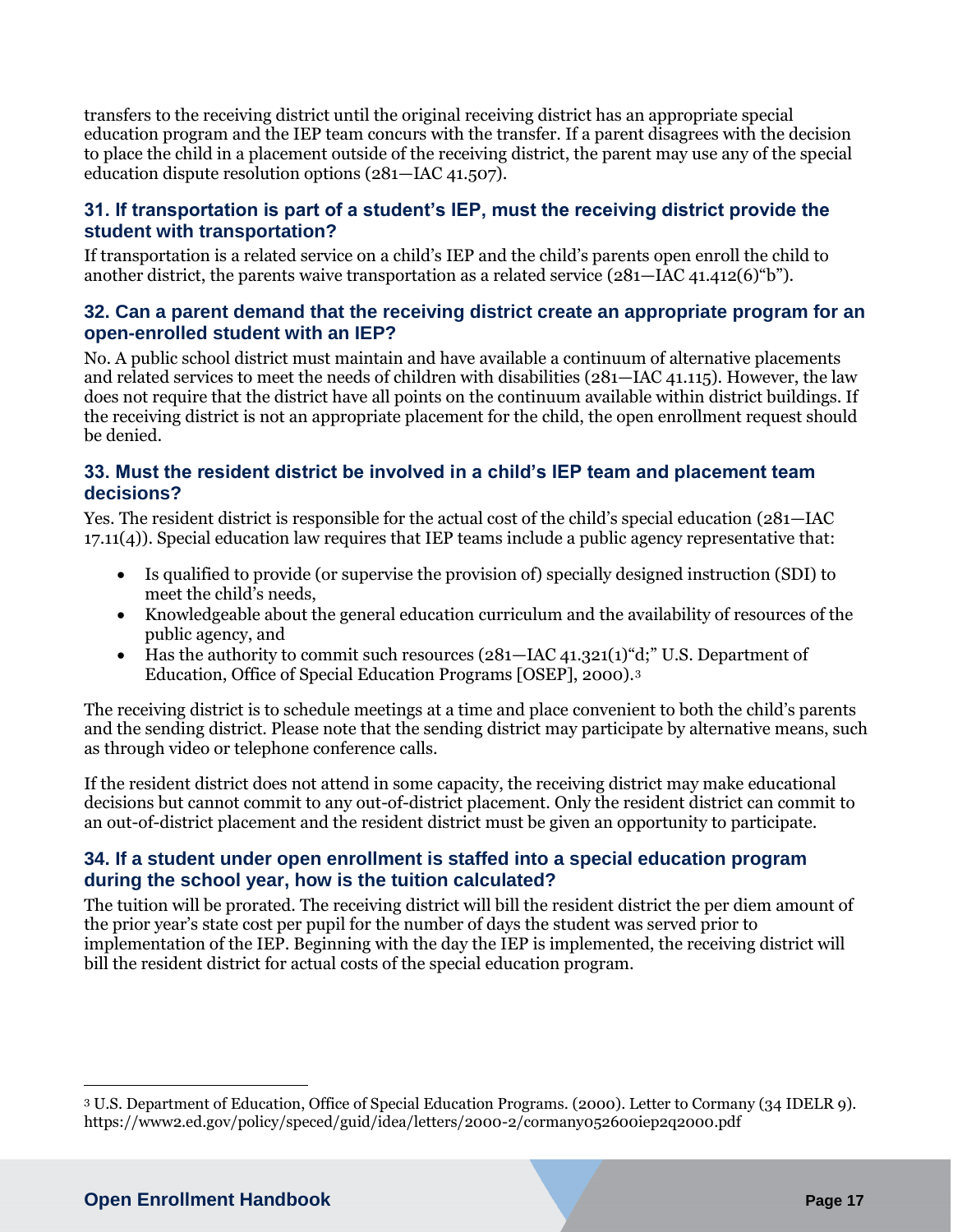#### **35. If a student under open enrollment is "placed" in a psychiatric medical institute for children (PMIC) PMIC facility part way through the school year, how is tuition calculated?**

The tuition will be prorated. The receiving district will bill the resident district for the days that the student was served under open enrollment but will not bill for the days that the student was in PMIC placement. The district where the PMIC is located will bill the resident district directly for the days that district served the student. The student's open enrollment status will be temporarily suspended during the PMIC placement; however, their open enrollment status will be reinstated when the student leaves placement and returns to the receiving district.

#### **36. What kinds of situations will result in open enrollment being suspended?**

The list is included in subrule 281—17.8(10) and covers situations where a child is placed in a facility. This would include situations such as a child being placed temporarily in foster care, a juvenile home (shelter or detention), mental health or substance abuse treatment facility (includes hospitals, mental health institutes [MHIs], PMICs), or similar placements. In such cases, the open enrollment status is reinstated automatically when the child returns to the serving district.

#### **37. If a child is open enrolled to the receiving district and is placed in a PMIC facility, which happens to be located in the receiving district, will the open enrollment status and tuition change?**

Yes. The tuition will be prorated between open enrollment tuition and regular tuition for the period of placement. The open enrollment status will be temporarily suspended during the placement and reinstated when the student leaves placement. If the student has an instructional IEP, actual costs are billed to the resident district (regardless of whether the student is under open enrollment or in a PMIC placement).

#### **38. An open enrolled student enters a grade level that is served under the whole grade sharing agreement (in the receiving district), does the student's tuition switch from open enrollment to whole grade sharing tuition?**

No. The student's open enrollment status continues, and their tuition does not change from open enrollment tuition. The student will not be included in the billing and tuition related to the whole grade sharing agreement. Only resident students not under open enrollment will be included in the negotiated whole grade sharing agreement.

#### **39. An open enrolled student enters a grade level that is served under the whole grade sharing agreement (in their own resident district), what happens to their tuition?**

The open enrollment status for this student will be suspended rather than terminated while they are served within their resident district. The student is not open enrolled during that time period and no tuition is paid. Open enrollment status is reinstated automatically when the child returns to the serving district.

## <span id="page-17-0"></span>**Online or Virtual School**

#### **40. Is there a limit to the number of students that may open enroll (for the primary purpose of online education) per school district or statewide?**

No. All district and state caps on the number of students that may open enroll in an approved online school were removed.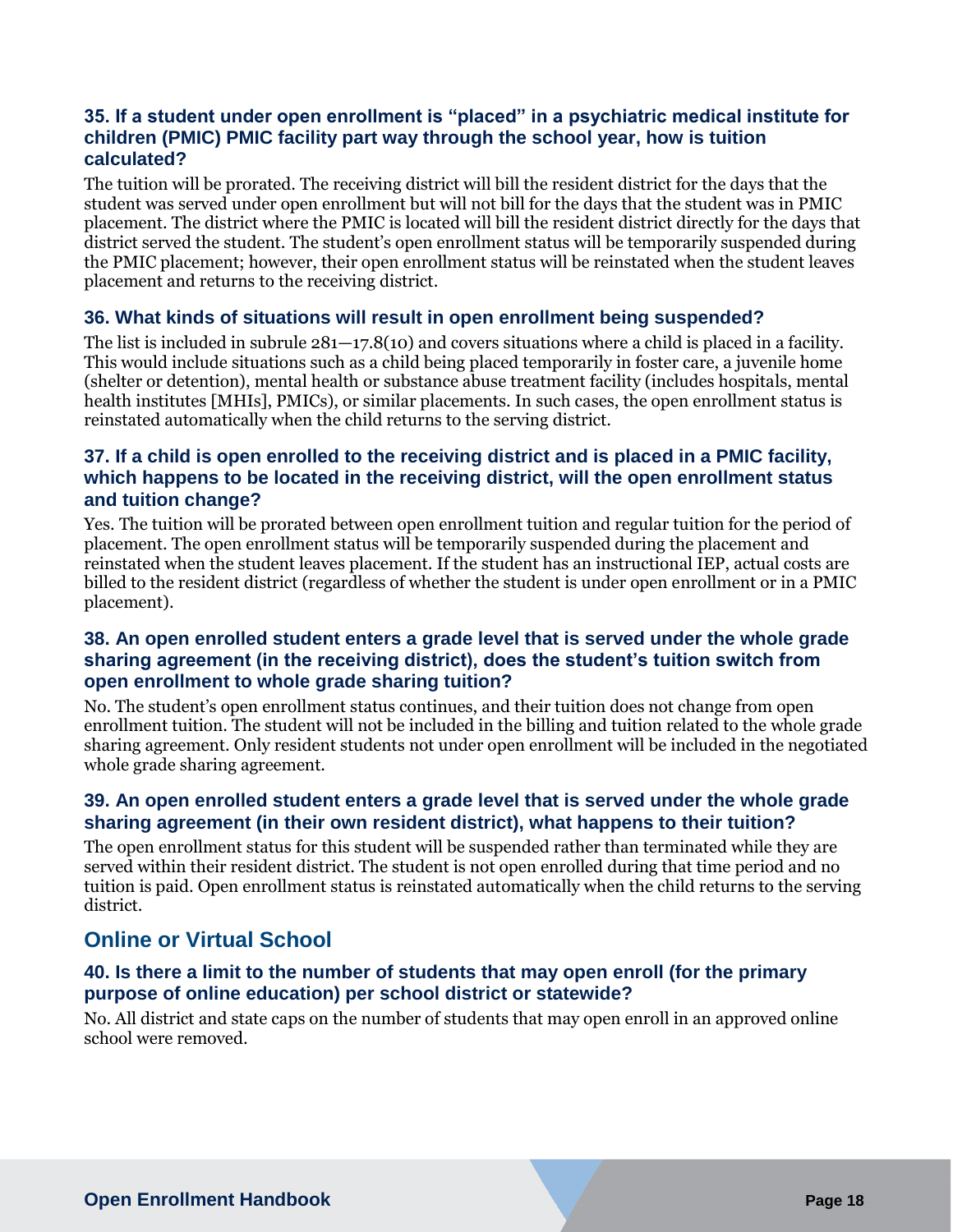#### **41. Which districts may students open enroll to (for the primary purpose of online education)?**

Students may open enroll for the primary purpose of online education to any district with an approved online school in the state (see the list of districts with approved online schools on the Department's [Online Learning webpage\)](https://educateiowa.gov/pk-12/educational-technology/online-learning).

#### **42. Which districts have an approved online school?**

The list of districts with approved online schools is available on the Department's [Online Learning](https://educateiowa.gov/pk-12/educational-technology/online-learning)  [webpage.](https://educateiowa.gov/pk-12/educational-technology/online-learning)

#### **43. May a student open enrolled (for the primary purpose of online education) participate in activities in the resident district?**

Yes, for up to two activities. Additional activities are allowed at the discretion of the resident district (Iowa Code § 282.18(12)). For additional guidance, see th[e Virtual/Online Education in Iowa guidance.](https://educateiowa.gov/documents/legislative-information/2018/08/virtualonline-education-iowa-guidance-sf475-sf2131-and-sf)

#### **44. What activities can students open enrolled (for the primary purpose of online education) participate in at their resident district?**

Students open enrolled for the primary purpose of online education may participate in up to two cocurricular<sup>4</sup> or extracurricular activities<sup>5</sup> in their resident district each year (Iowa Code § 282.18(12)). Activities include interscholastic athletics, music, drama, and any other activity with [a General Fund](https://educateiowa.gov/pk-12/school-business-and-finance/levies-and-funds/general-fund) expenditure exceeding \$5,000 annually (Iowa Code §  $282.18(7)$ "b"(2)).

#### **45. My child is open enrolled (for the primary purpose of online education) and wants to participate in vocal music in the resident district both semesters. How is this activity counted?**

For this activity (and other cocurricular activities), one semester equals one activity (Iowa Code §  $282.18(7)$   $b$ "(2)). Participating in vocal music for two semesters equals two activities.

#### **46. Can a student open enrolled to a district without an online school (i.e., open enrolled student is in-person) participate in the resident district activities?**

No. Only students open enrolled for the primary purpose of online education may participate in the resident district activities (Iowa Code § 282.18(12)). Please see the list of approved online schools on the Department's [Online Learning webpage.](https://educateiowa.gov/pk-12/educational-technology/online-learning)

#### **47. Are the eligibility requirements to participate in extracurricular and cocurricular activities different for a student open enrolled for the primary purpose of online education?**

No. A student open enrolled for the primary purpose of online education must meet the same eligibility requirements as a resident student to participate in extracurricular and cocurricular activities (Iowa Code § 282.18(12)).

#### **48. If the receiving district failed to provide the resident district with the requested documentation for the student (open enrolled for the primary purpose of online education), may the resident district deny the student's participation in an activity?**

No. Receiving districts are required to provide resident districts with requested documentation (e.g., grade reports), but the failure of the receiving district to do so does not make the student ineligible to participate in a cocurricular or extracurricular activity.

 $\overline{a}$ 

<sup>4</sup> Cocurricular activities: Activities that are outside of, but usually complementing, the regular curriculum.

<sup>5</sup> Extracurricular activities: School-based activities that are not tied to the curriculum.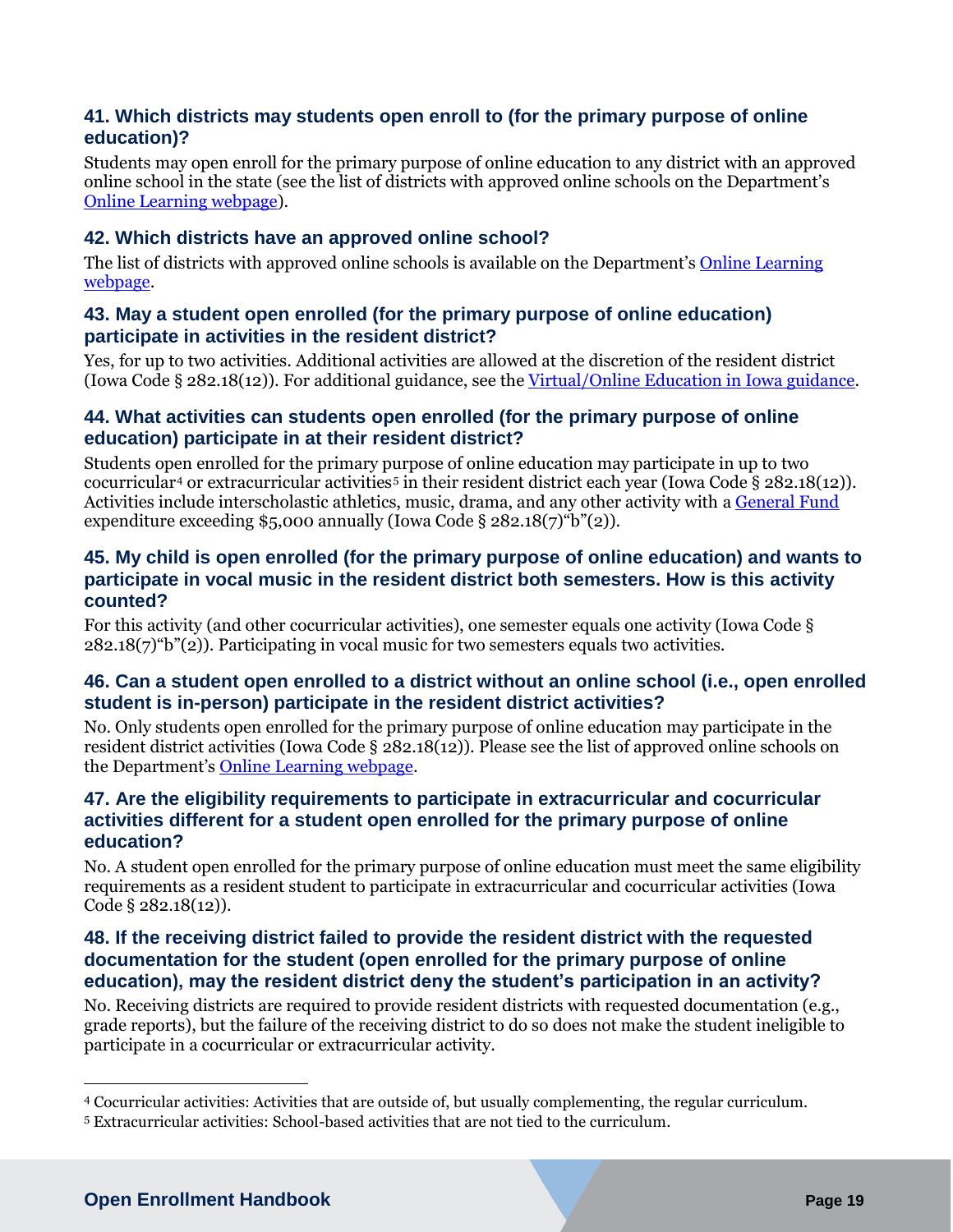#### **49. How is funding determined for students open enrolled for the primary purpose of online education? If a student withdraws from the activity, how is funding determined?**

The resident district may deduct up to \$200 per activity (for up to two activities per student) from the amount paid to the receiving district (Iowa Code § 282.18(7) "b"(2)). If the student withdraws from the activity, the \$200 activity cost is prorated based on the number of days the student participated (281—  $IAC 17.10(6)$ .

#### **50. If a student (open enrolled for the primary purpose of online education) has violated the resident district's rules, may the resident district suspend the student's participation in extracurricular or cocurricular activities?**

Yes. The student must comply with the resident district's eligibility, good conduct, and other requirements relating to the activity, including expectations for conduct and consequences for not meeting those expectations (Iowa Code § 282.18(12)).

#### **51. If a cocurricular activity requires class attendance, is a student (open enrolled for the primary purpose of online education) required to attend the cocurricular class?**

Yes. Based on Iowa Code section 282.18, the student will be required to attend the class (e.g., vocal music class for choir concert, band class for band concert, band class for marching band).

#### **52. If a student (open enrolled for the primary purpose of online education) enrolls in a cocurricular music class in the resident district and drops during the first quarter may the student re-enroll during the second quarter?**

This is a local district decision.

#### **53. Can a student (open enrolled for the primary purpose of online education) participate in a cocurricular or extracurricular activity in both the resident and the receiving districts?**

Yes. Students open enrolled in a virtual school may participate in extracurricular activities in the receiving district and in up to two extracurricular activities in the resident district. The student will be automatically eligible in the resident district. Ineligibility rules apply in the receiving district (Iowa Code § 282.18).

#### **54. May a resident district decline to enroll a student open enrolled for the primary purpose of online education in an extracurricular activity or cocurricular class?**

Yes. A district can deny a student's participation if the student does not meet the district's rules for participation. However, the district must apply the same rules it uses for all in-person students who wish to participate in an extracurricular activity or cocurricular class, such as prerequisite courses, skills assessments or tryouts, or class size restrictions (Iowa Code § 282.18(12)). In determining whether a student is to be denied participation in an extracurricular activity or cocurricular class, a district cannot apply different rules to students who are open enrolled for the primary purpose of online education.

#### **55. Is there a specific age requirement for a student (open enrolled for the primary purpose of online education) to participate in the resident district's extracurricular or cocurricular activities?**

No. A student may participate in any resident district-sponsored cocurricular or extracurricular activity offered to students in their grade or group, under the same conditions and requirements as the pupils enrolled in the resident district (Iowa Code § 282.18(12)).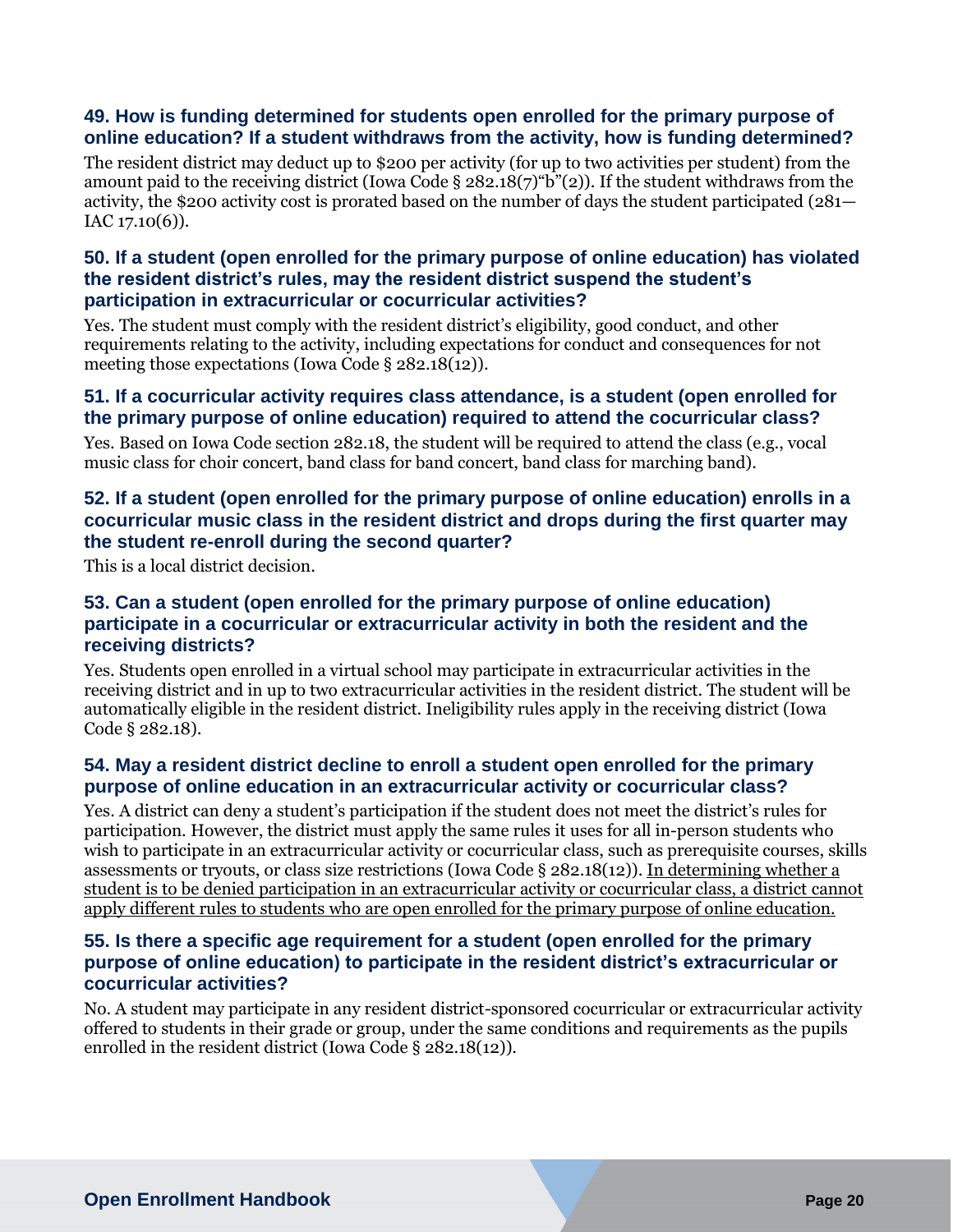## <span id="page-20-0"></span>**Contacts and Resources**

The following table provides the relevant contact or contacts and resources for the particular open enrollment area.

| <b>Open Enrollment Area</b>                                    | Contact(s)                                                                                                                | <b>Webpage(s)</b>                                                                  |
|----------------------------------------------------------------|---------------------------------------------------------------------------------------------------------------------------|------------------------------------------------------------------------------------|
| <b>General Questions</b>                                       | <b>Sara Nickel</b><br>515-281-3778 or sara.nickel@iowa.gov                                                                | <b>Open Enrollment</b>                                                             |
|                                                                | <b>Marietta Rives</b><br>515-281-6038 or marietta.rives@iowa.gov                                                          |                                                                                    |
| Open Enrollment to Approved<br><b>Online Schools Questions</b> | <b>Janet Boyd</b><br>515-745-3385 or janet.boyd@jowa.gov                                                                  | <b>Online Learning</b>                                                             |
| District Open Enrollment Billing<br>Questions                  | <b>Scott Dryer</b><br>515-402-8700 or scott.dryer@iowa.gov                                                                | <b>Open Enrollment</b>                                                             |
| <b>Transportation Assistance Billing</b><br>Questions          | <b>Max Christensen</b><br>515-281-4749 or<br>max.christensen@iowa.gov                                                     | <b>Open Enrollment</b><br><b>Transportation Assistance</b>                         |
| <b>Residency Information</b>                                   | <b>Thomas Mayes</b><br>515-281-5295 or thomas.mayes@iowa.gov                                                              | <b>Residency Issues</b>                                                            |
| <b>Student Visa Information</b>                                | <b>Thomas Mayes</b><br>515-281-5295 or thomas.mayes@iowa.gov                                                              | <b>Foreign Exchange Students</b><br><b>Student and Exchange Visitor</b><br>Program |
| <b>Athletic Eligibility Questions</b>                          | <b>Iowa Girls' High School Athletic Union</b><br>(IGHSAU)<br>515-288-9741<br><b>Iowa High School Athletic Association</b> | <b>IGHSAU</b><br><b>IHSAA</b>                                                      |
|                                                                | (IHSAA)<br>515-432-2011                                                                                                   |                                                                                    |